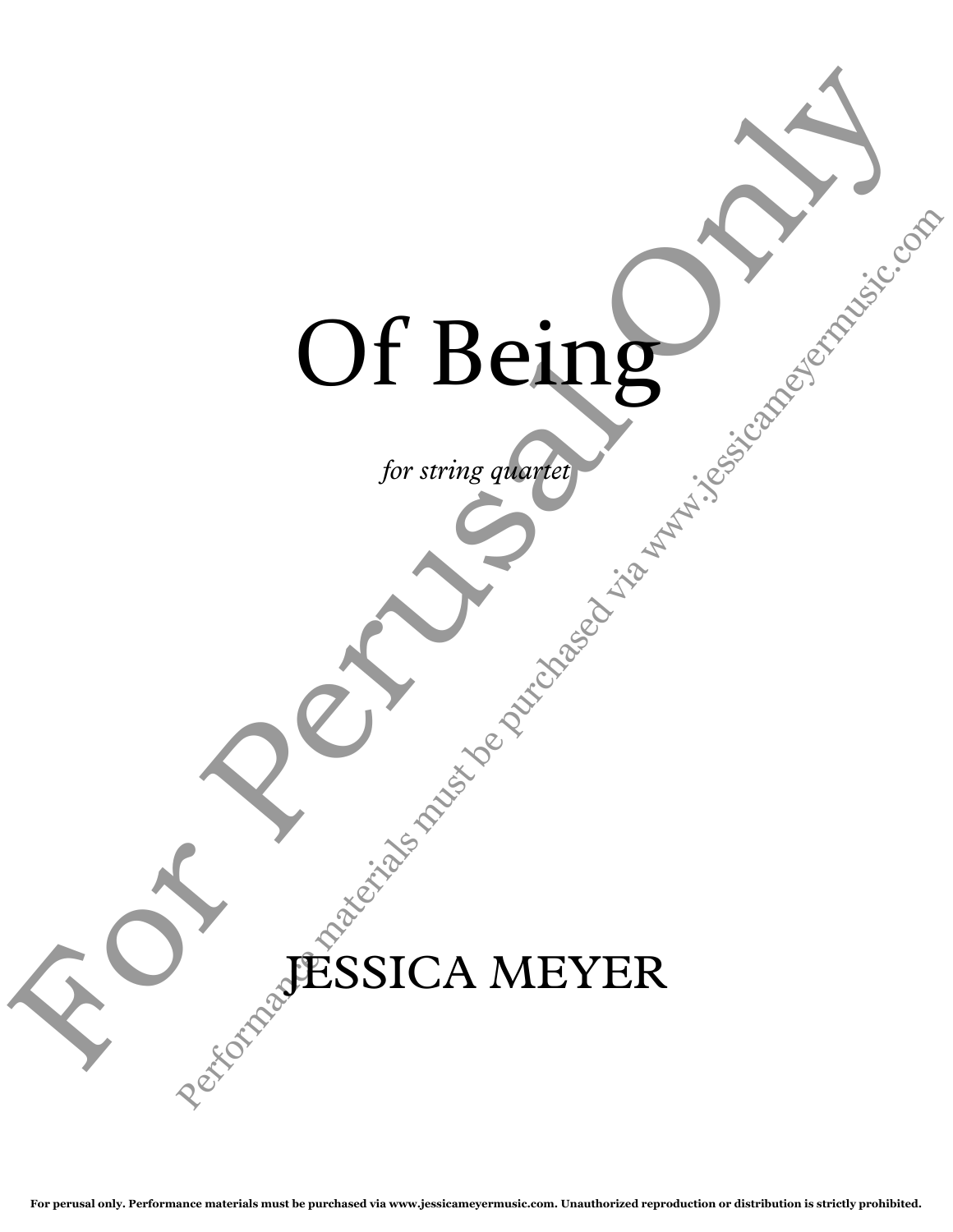## Of Being

*for string quartet*

### **PROGRAM NOTES**

Milan Kundera's novel "The Unbearable Lightness of Being" has been a book I have been wanting to read for quite some time, specifically because of the philosophical paradox it poses. Friedrich Nietzsche's concept of eternal return (or eternal recurrence) puts forth that everything in life happens an infinite number of times, causing the "heaviest of burdens". Conversely, a personal life in which everything happens only once loses its "weight" and significance—hence the "the unbearable lightness of being." Kundera encourages the reader to consider this duality through the actions of his characters and the comparisons between love and sex, loyalty and betrayal, self and community, lightness and weight, then ulitmately...fate and chance. Kundera also continuously refers to a motive Beethoven uses in his final string quartet as a sonic allegory for eternal recurrence ("Es muss sein" or "It Must Be"), and posits that musical motives in a composition can come and go like certain people in one's life. **Correlation**<br> **22'**<br> **22'EXACTS COREMATIVE CONFIDENTIAL CONTINUATION** IS a bound a show it has the set of the set of the set of the set of the set of the set of the set of the set of the set of the set of the set of th **M NOTES**<br>
Here a novel "The Unbearable Lightines of ERIP and show a book I have held<br>
here a society of the control return (or etcomal center mas book I have held<br>
book that of quite some of term is encoding to center of

In September of 2021, I was fortunate to have a month-long residency at the Ellis-Beauregard Foundation in Maine in order to conceive and write this piece. It gave me a lot of time to ponder these dualities, how they relate to each other, and explore how they are present in my own life. While reading the novel, five quotes stood out to me and each movement is inspired by a different one. Also like the novel, themes are interwoven throughout in a way that encourages us to question our own patterns and experiences.

As concert seasons are getting back to their usual robustness, it is clear what we have been missing during Covid time: the communal sharing of sounds and emotions, the energy that passes between the performers and the audience, and the affirmation of why we devote our lives to our craft. The work ends with everyone in the room making music together, reminding us how our selves exist in relation to those around us, while also allowing moments of fate and chance to unfurl in real time.

Many thanks to Chamber Music America, the Argus Quartet, the Ellis-Beauregard Foundation, and to my family - both chosen and related.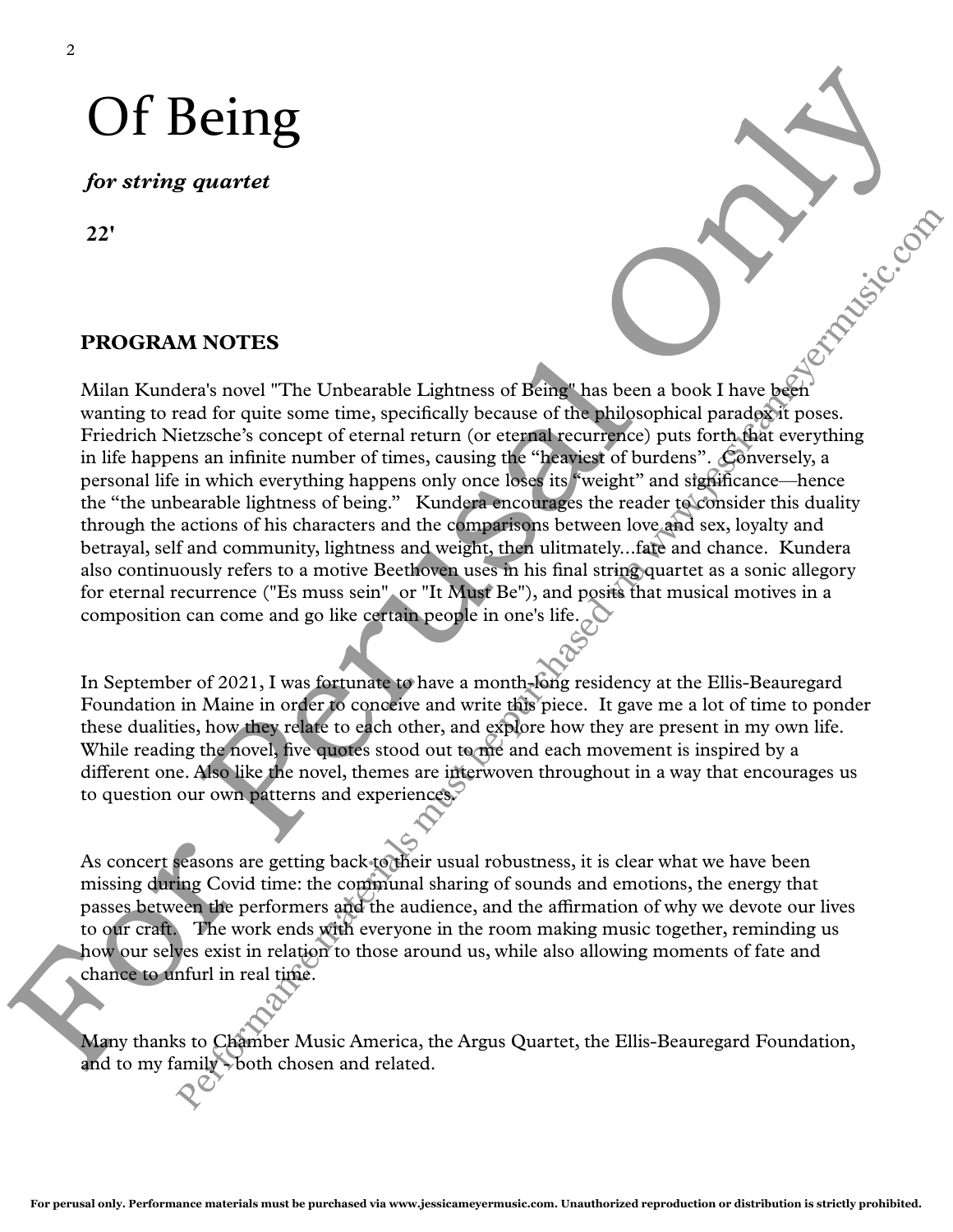

©2021 JMM Publishing (BMI). All rights reserved.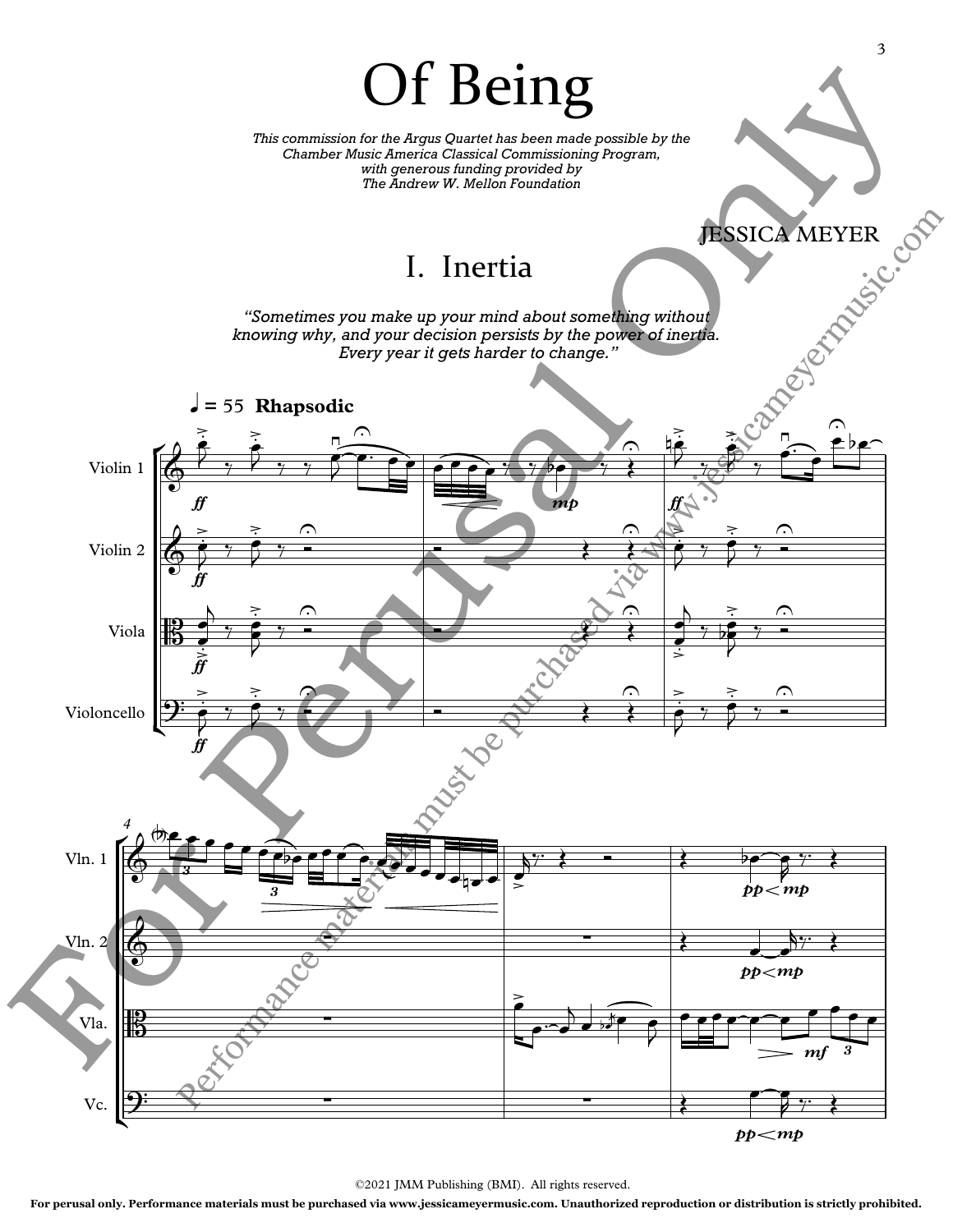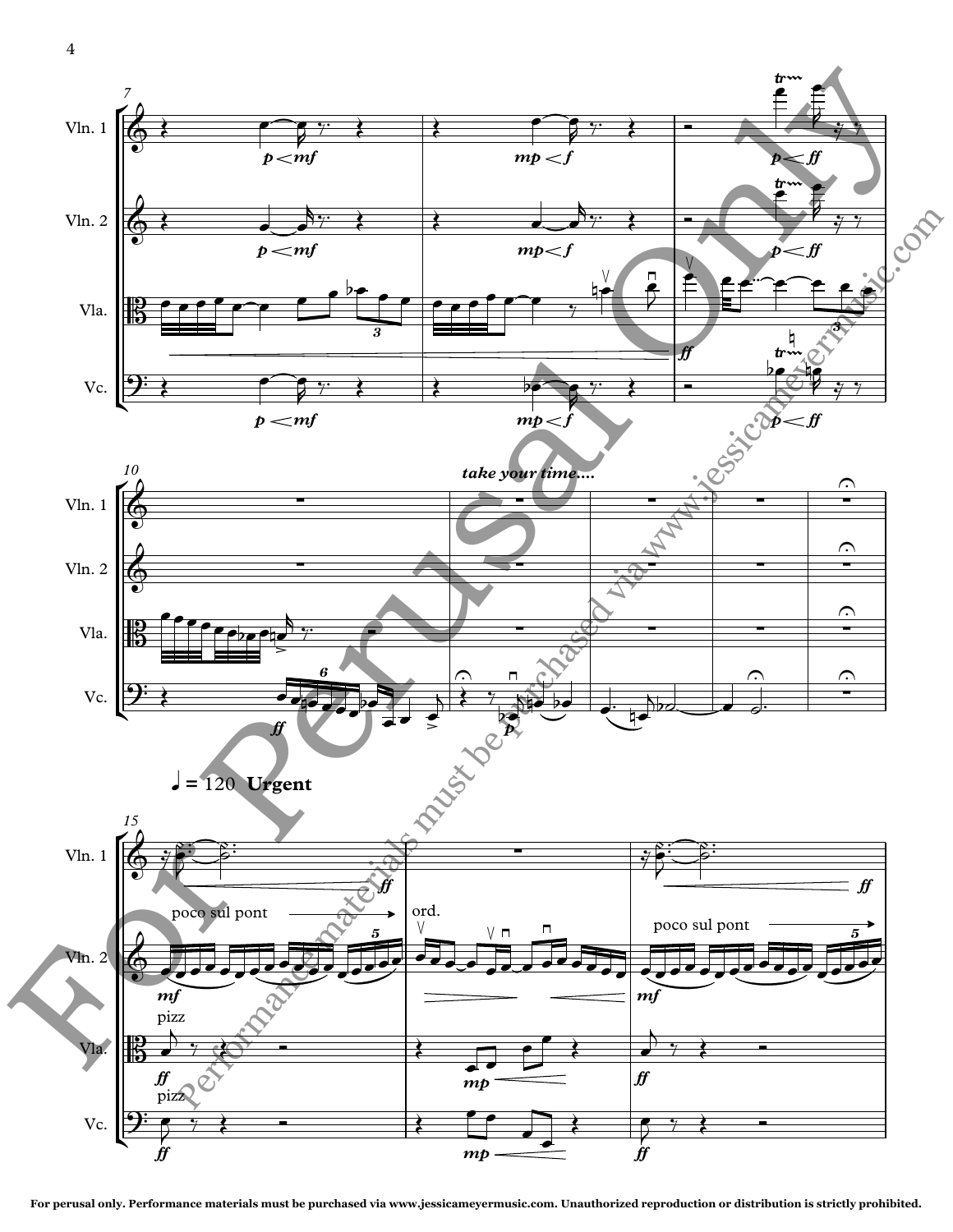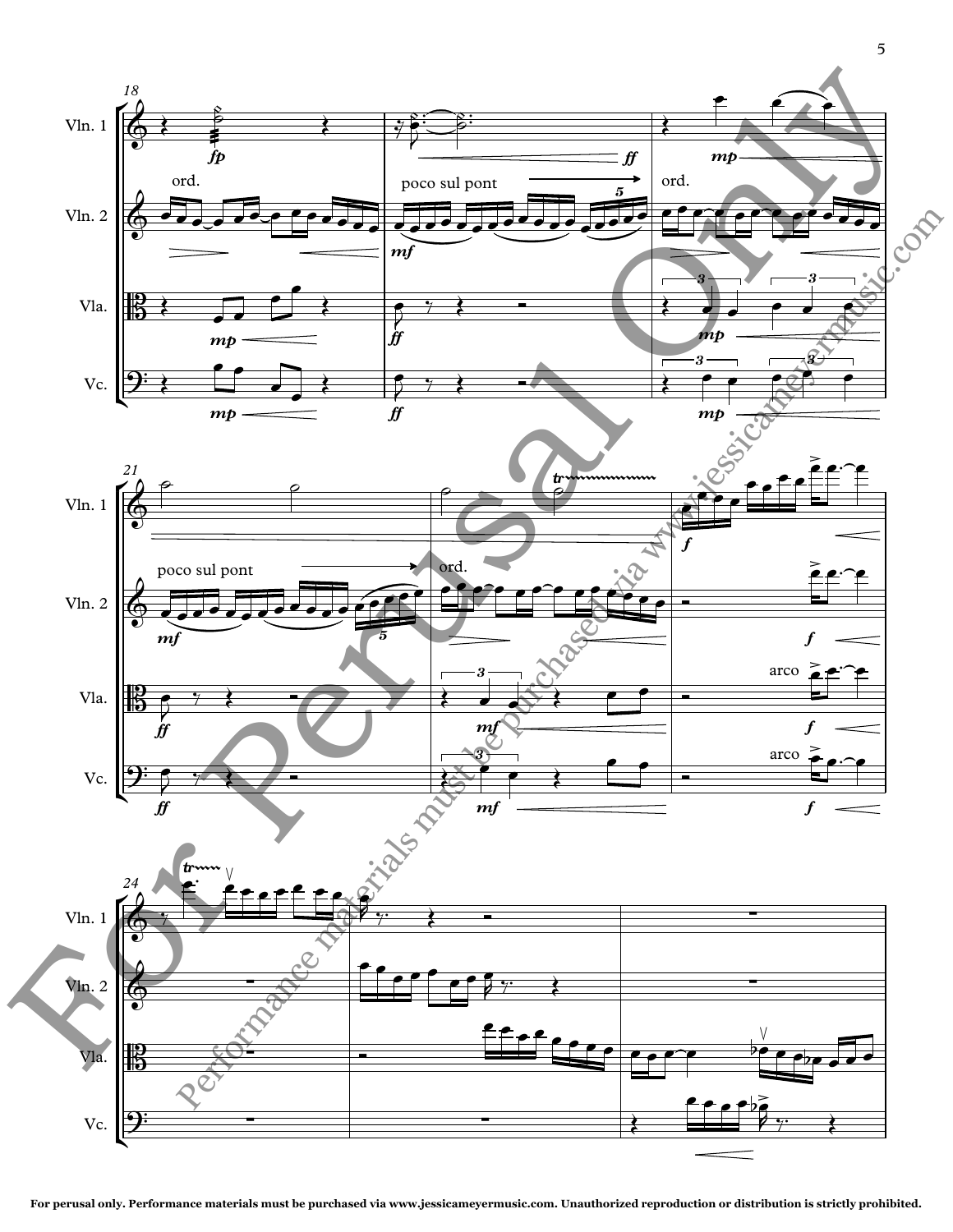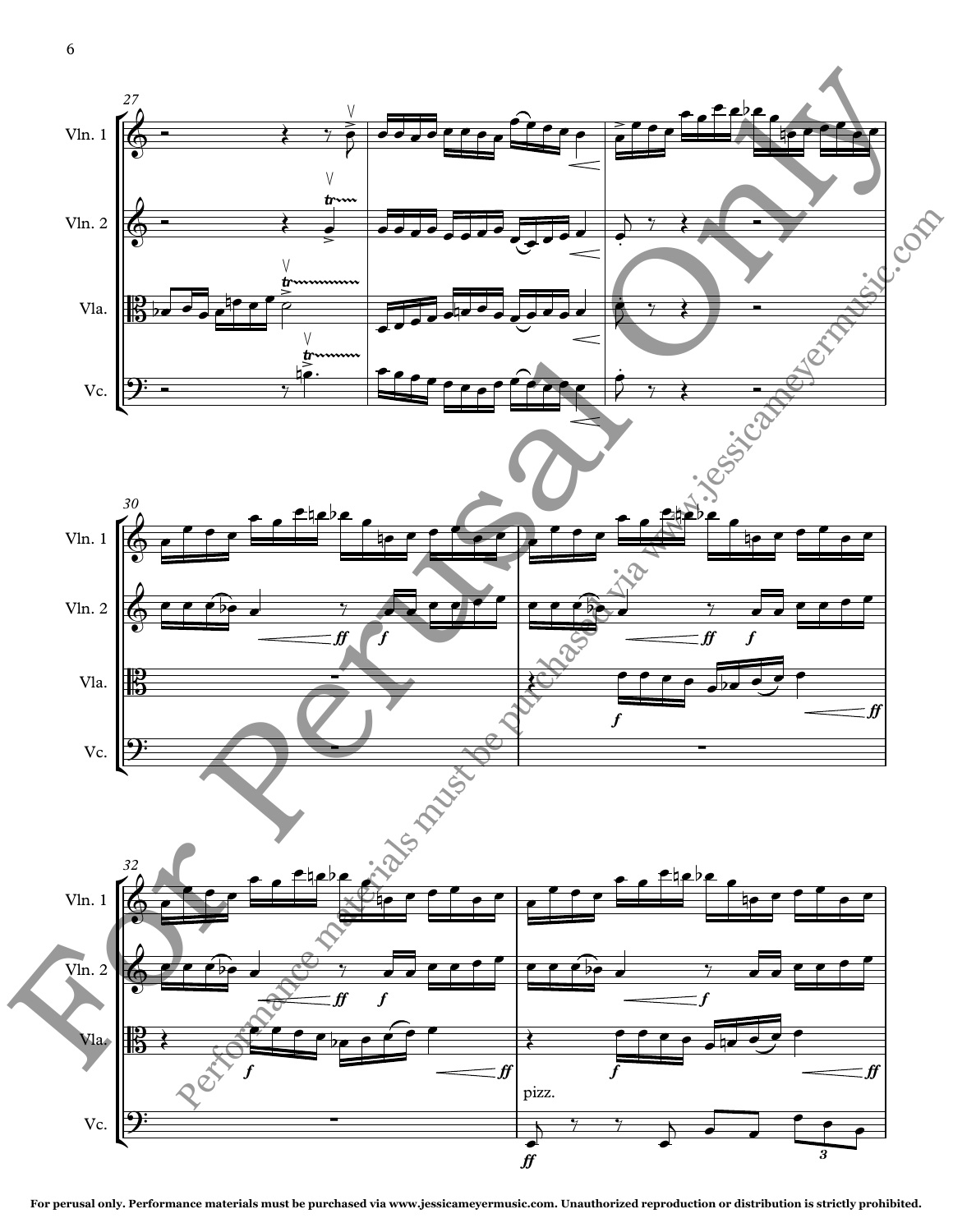





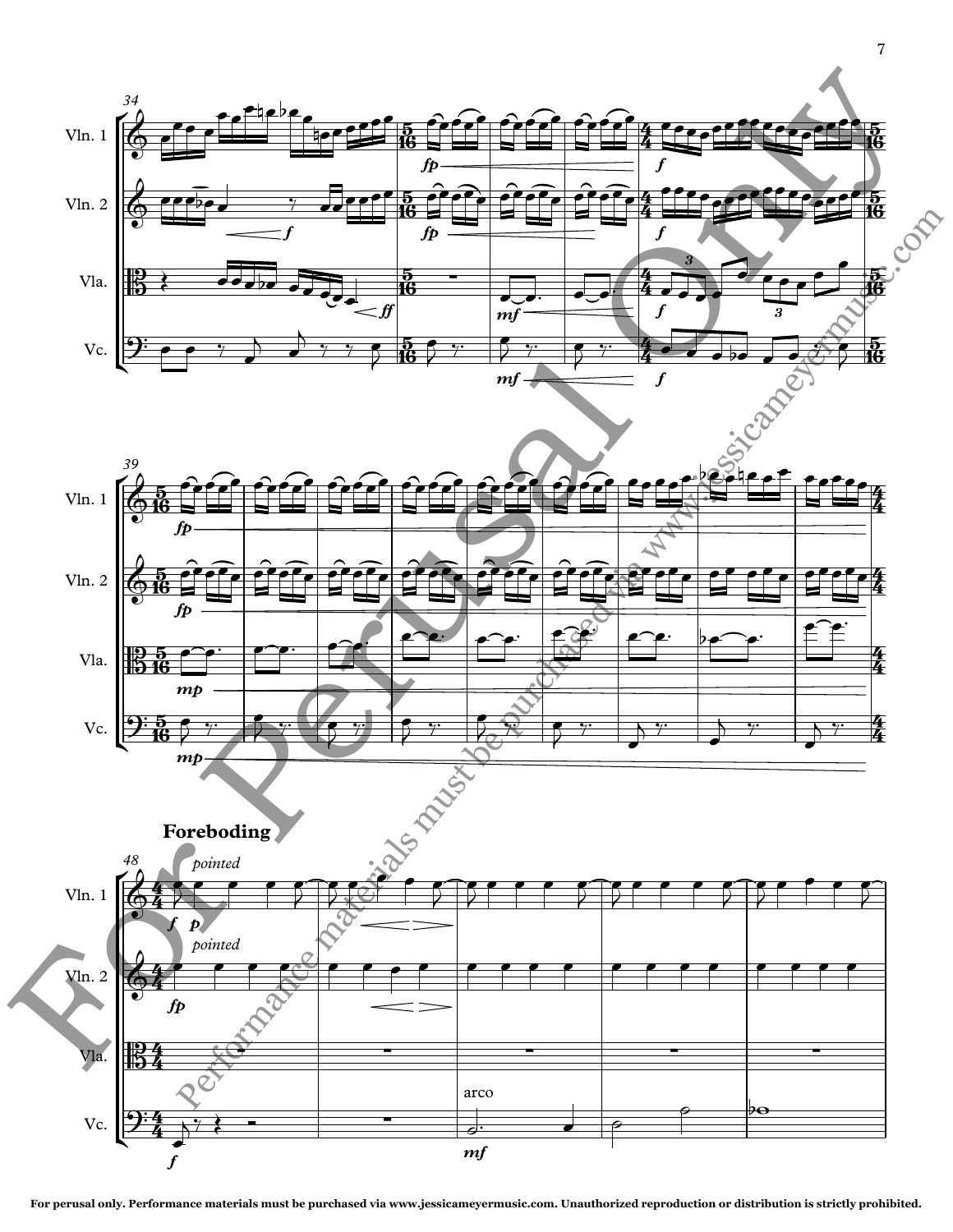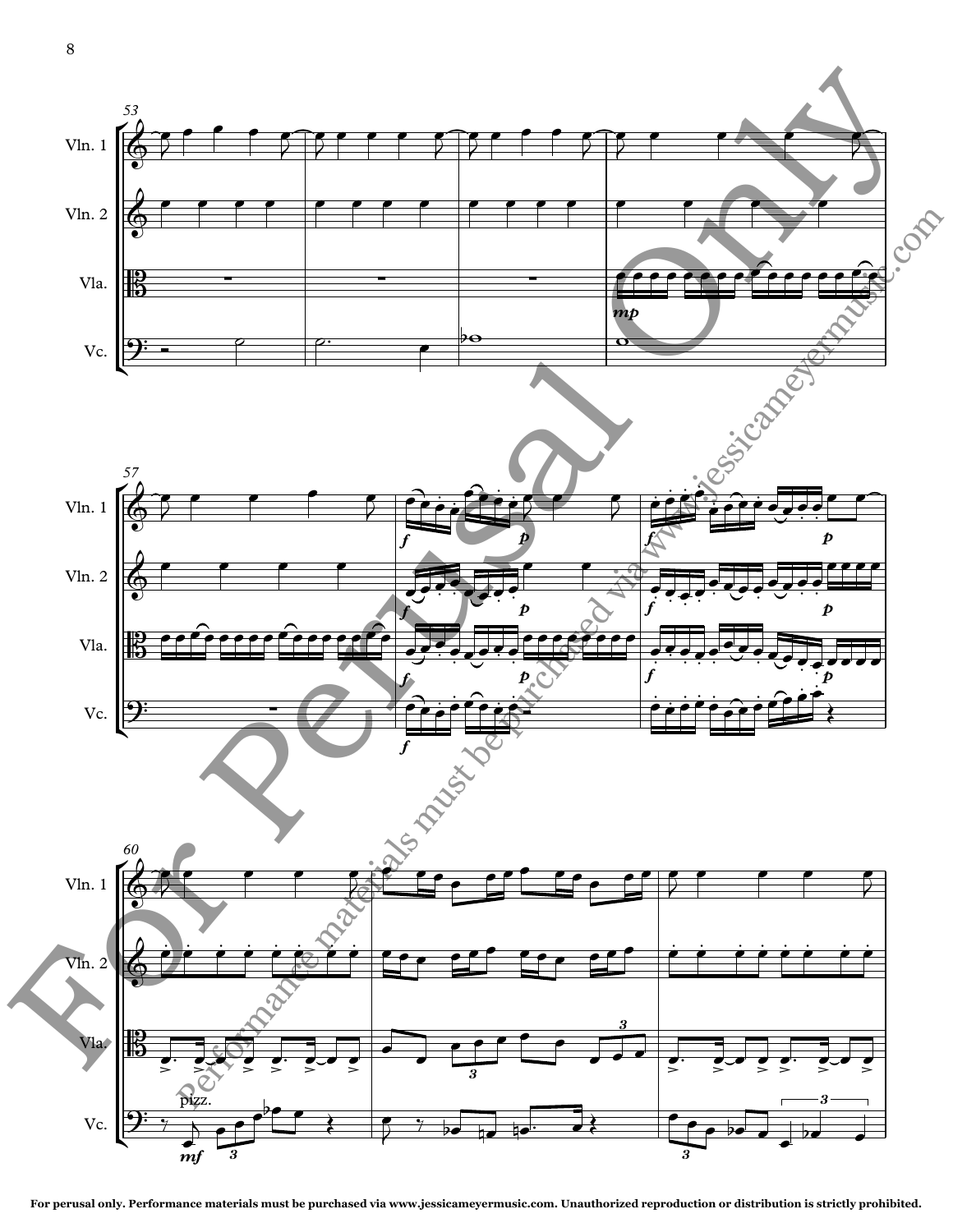

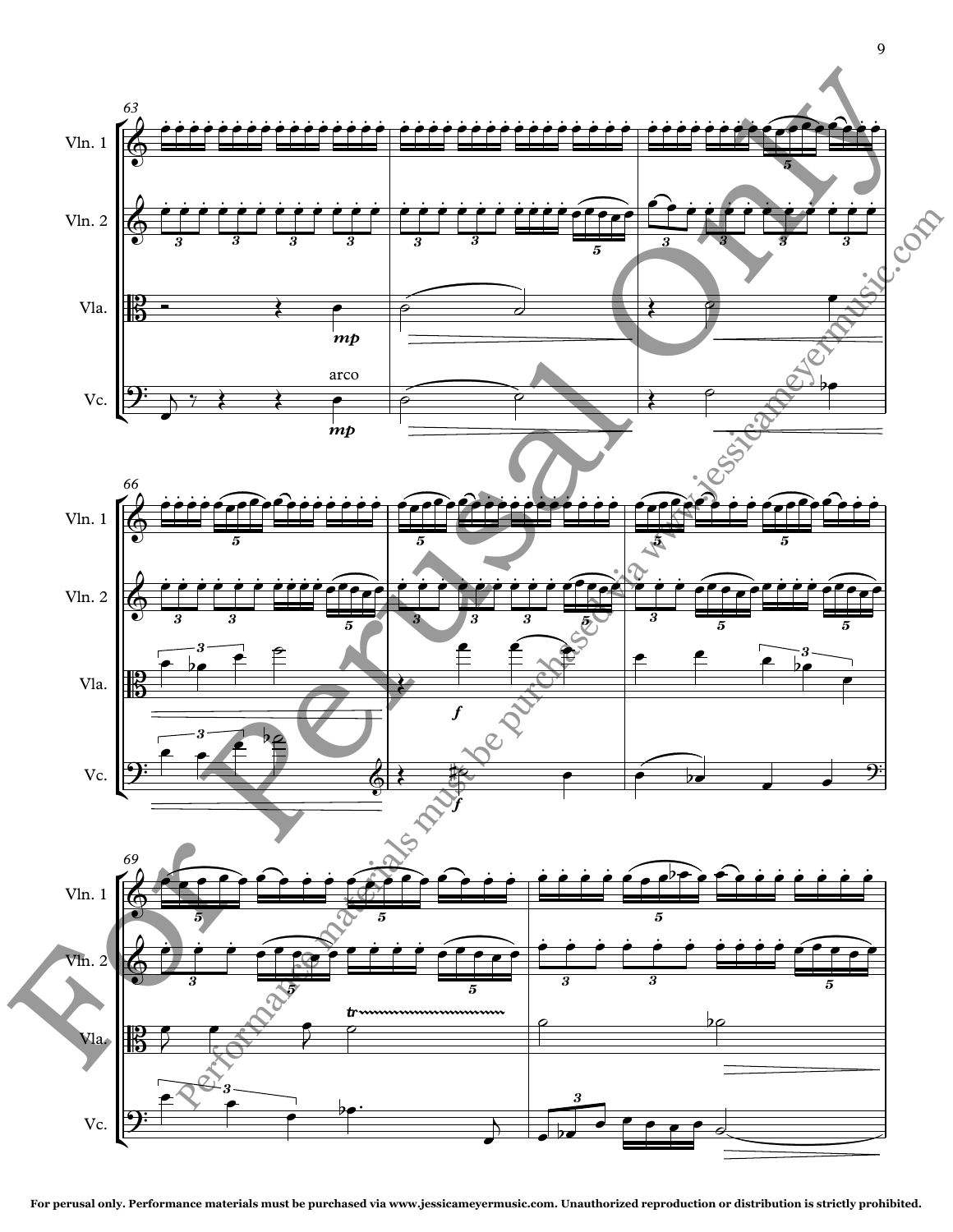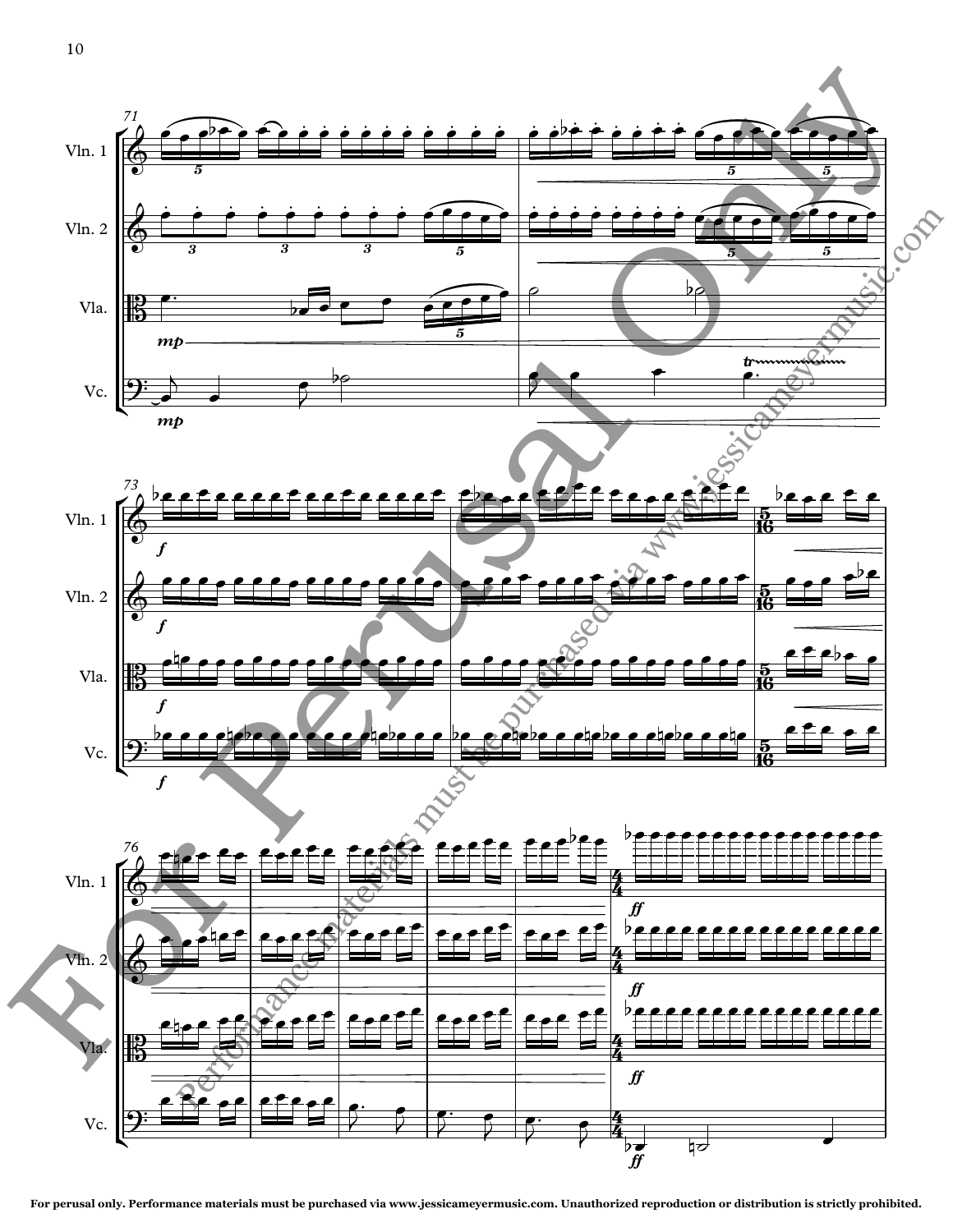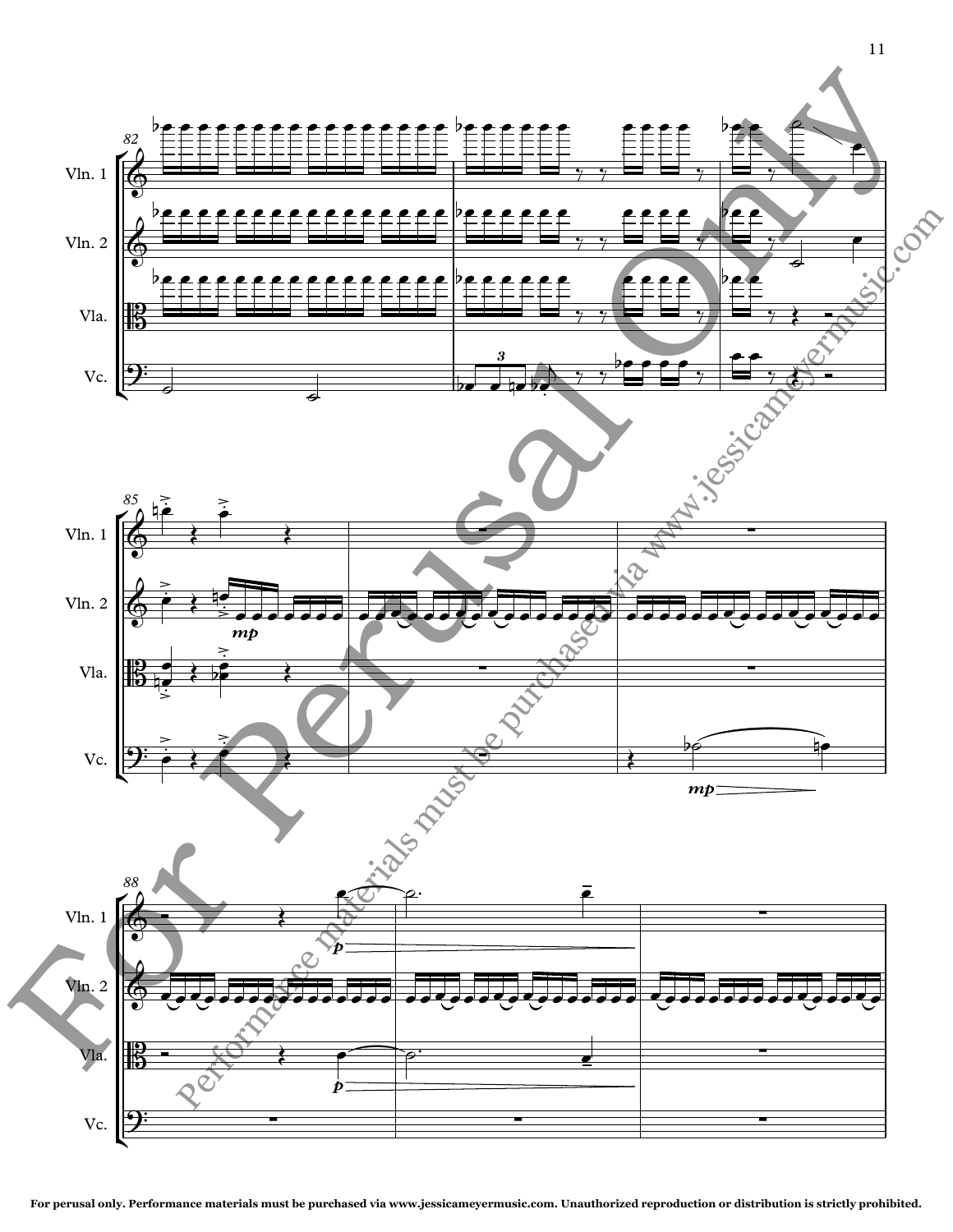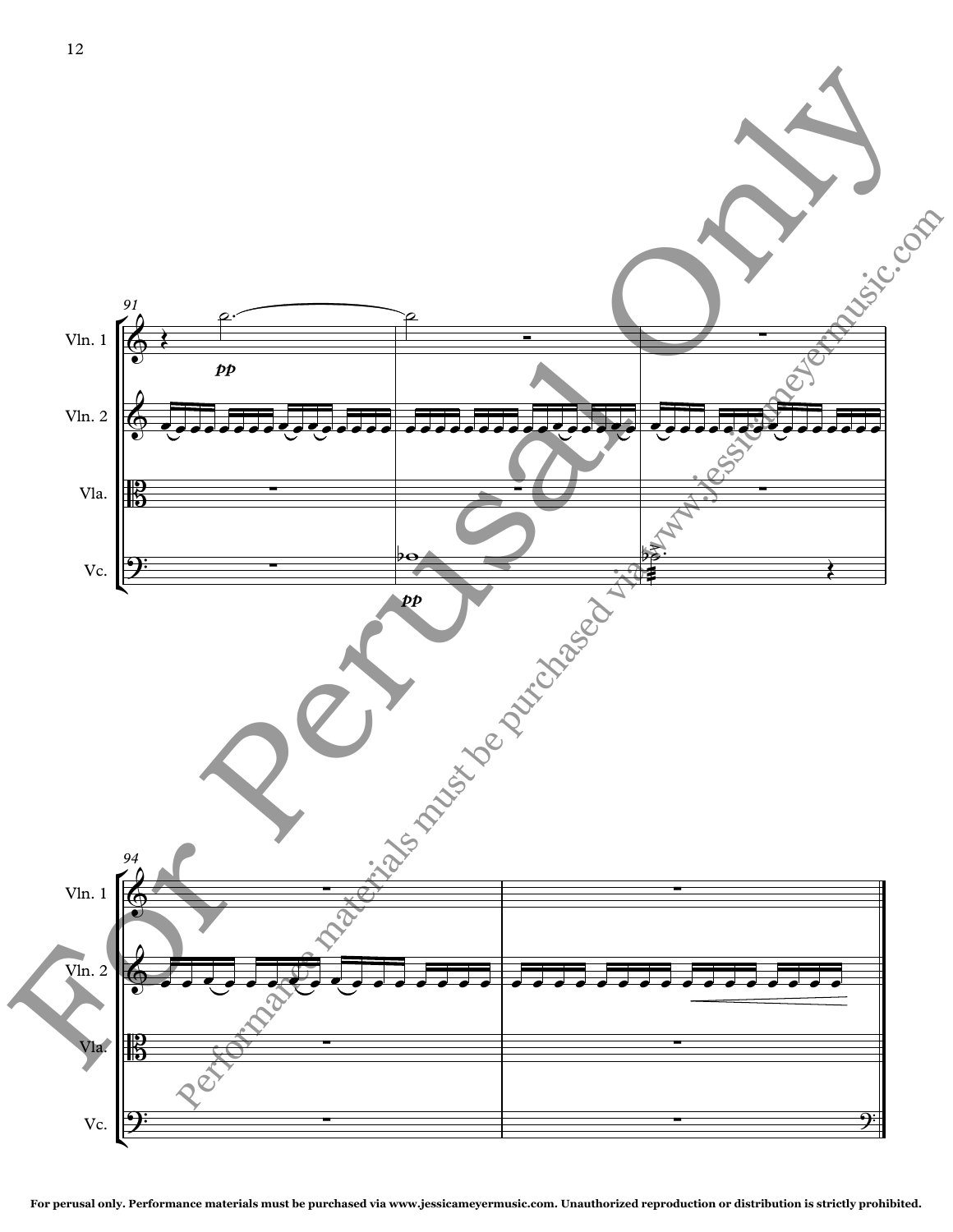### II. Unbearable Lightness

*"Her drama was a drama not of heaviness but of lightness. What fell to her lot was not the burden, but the unbearable lightness of being."*

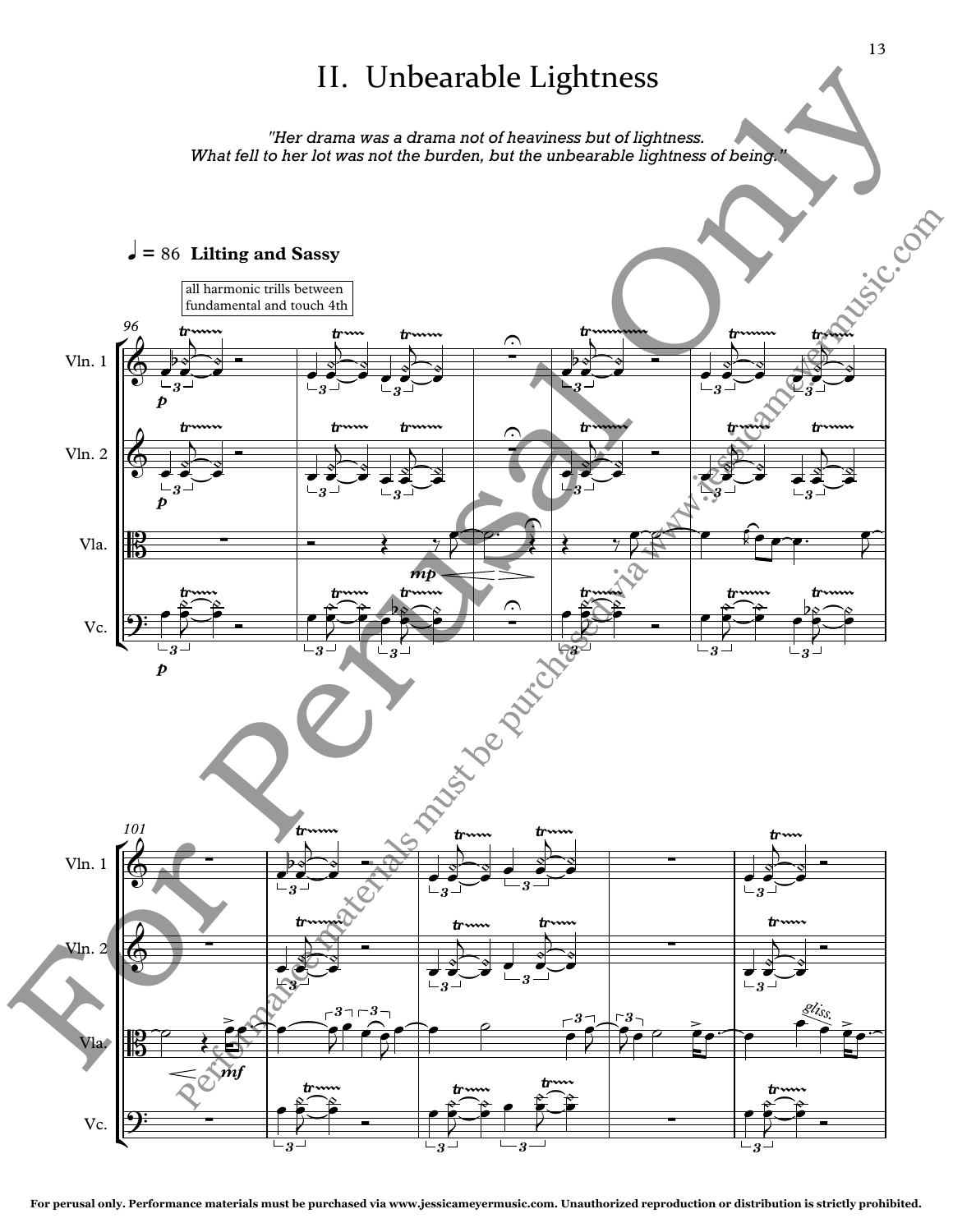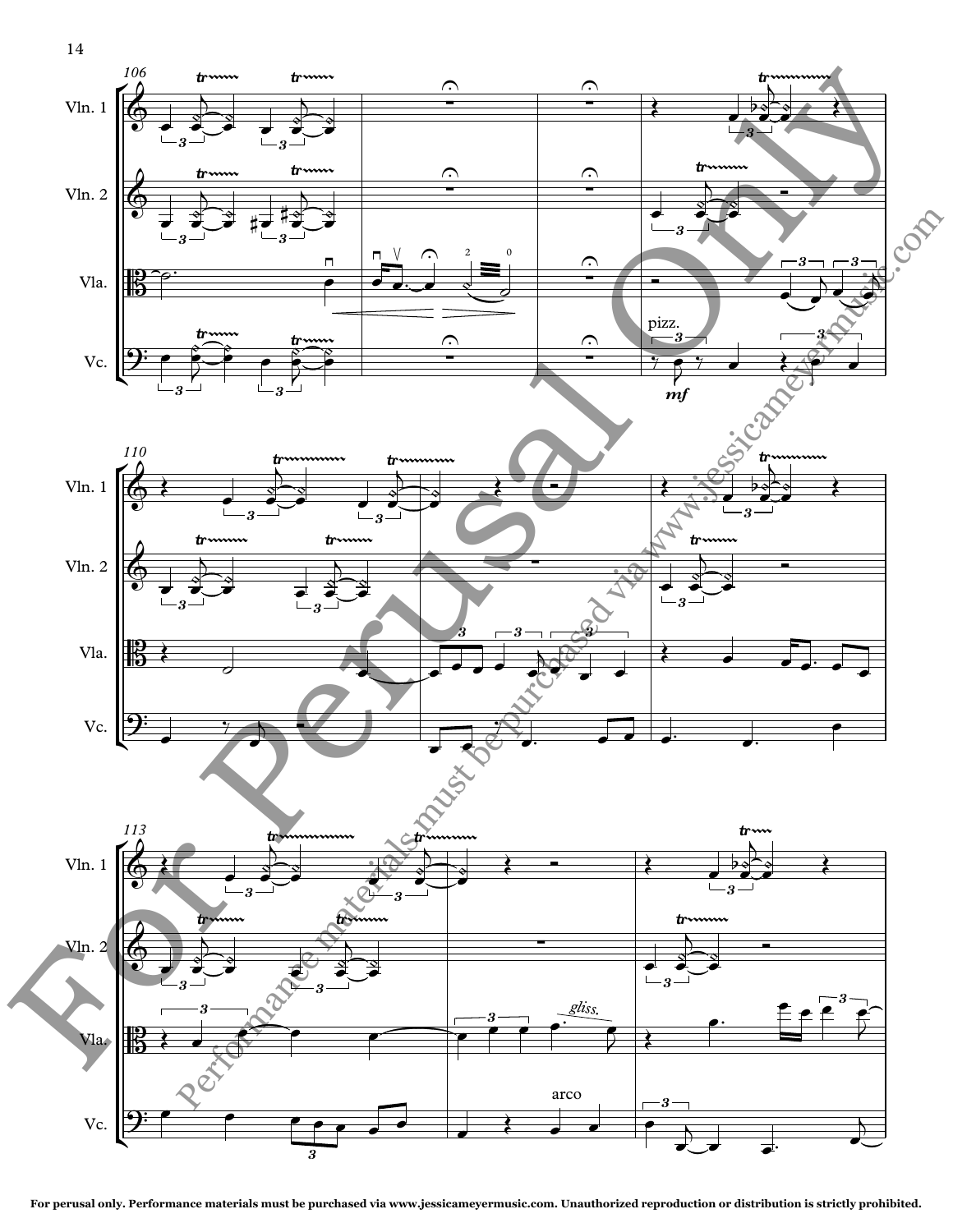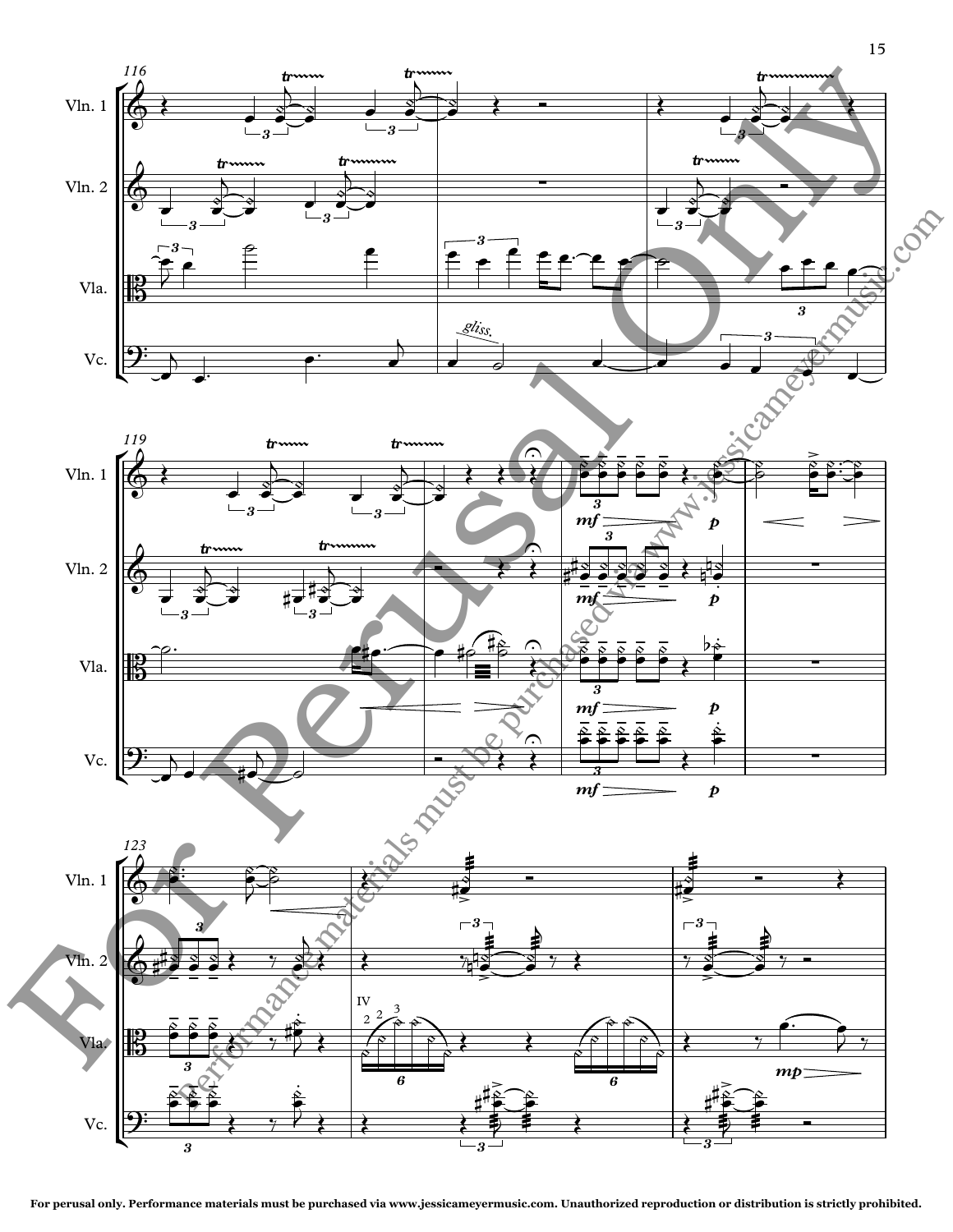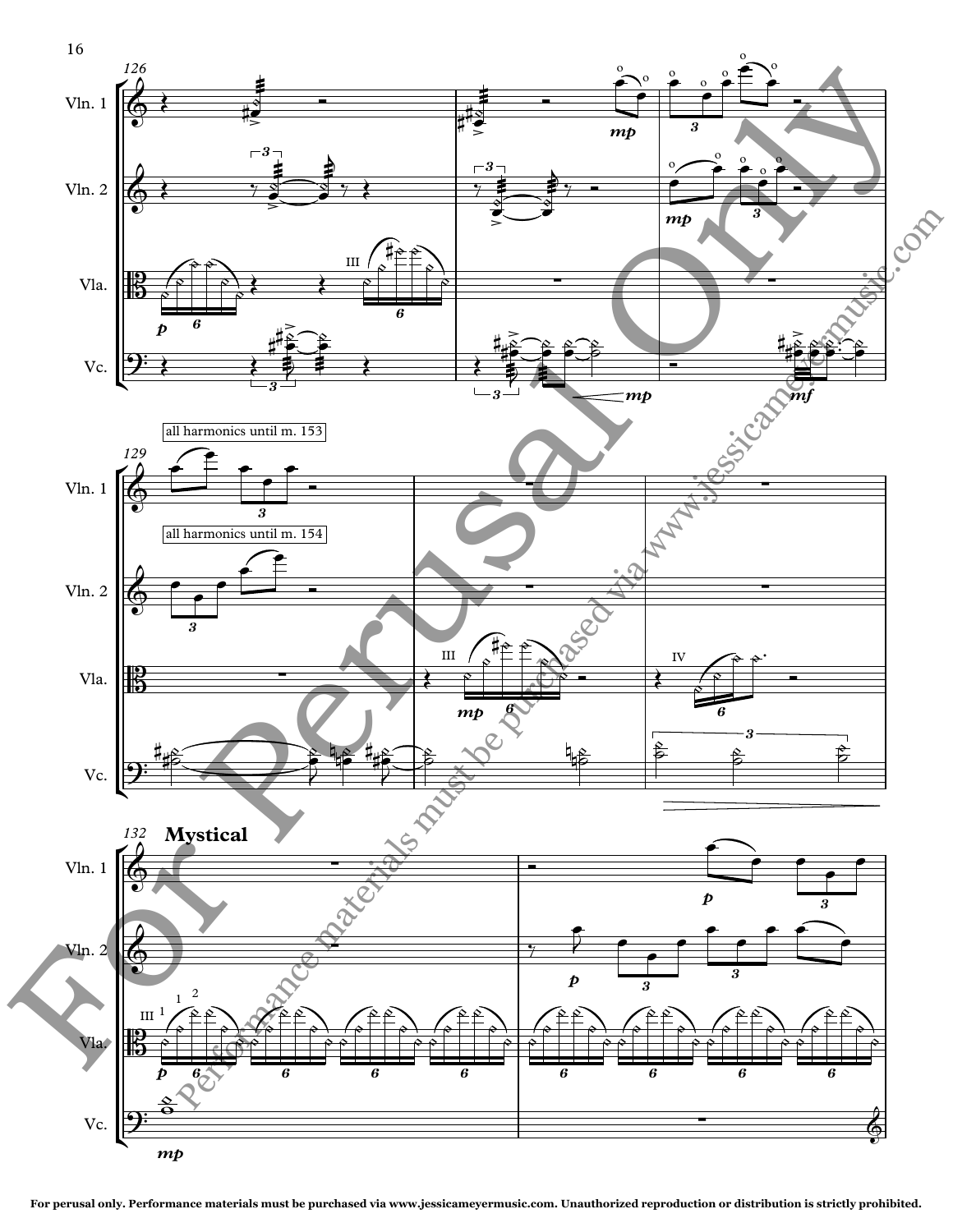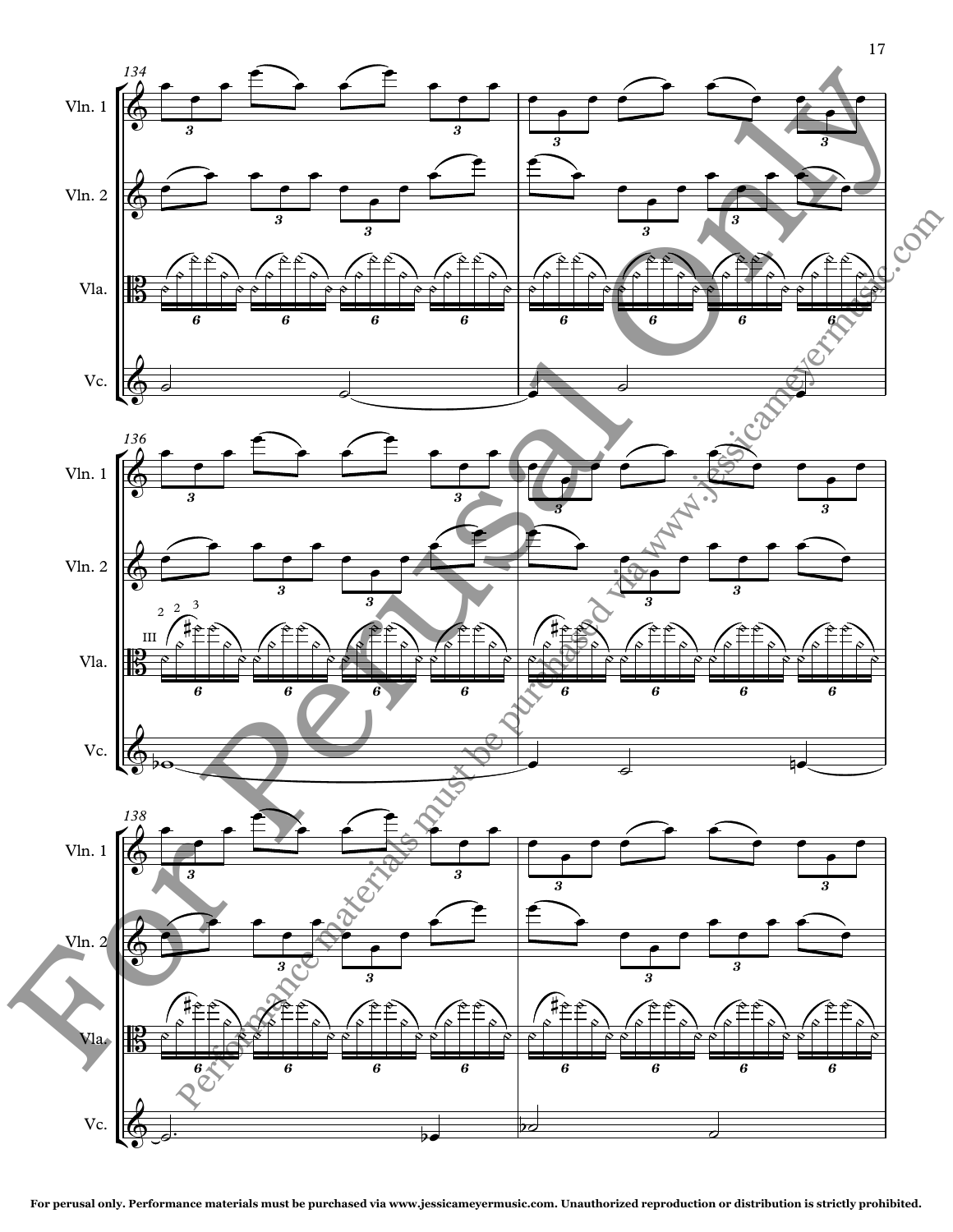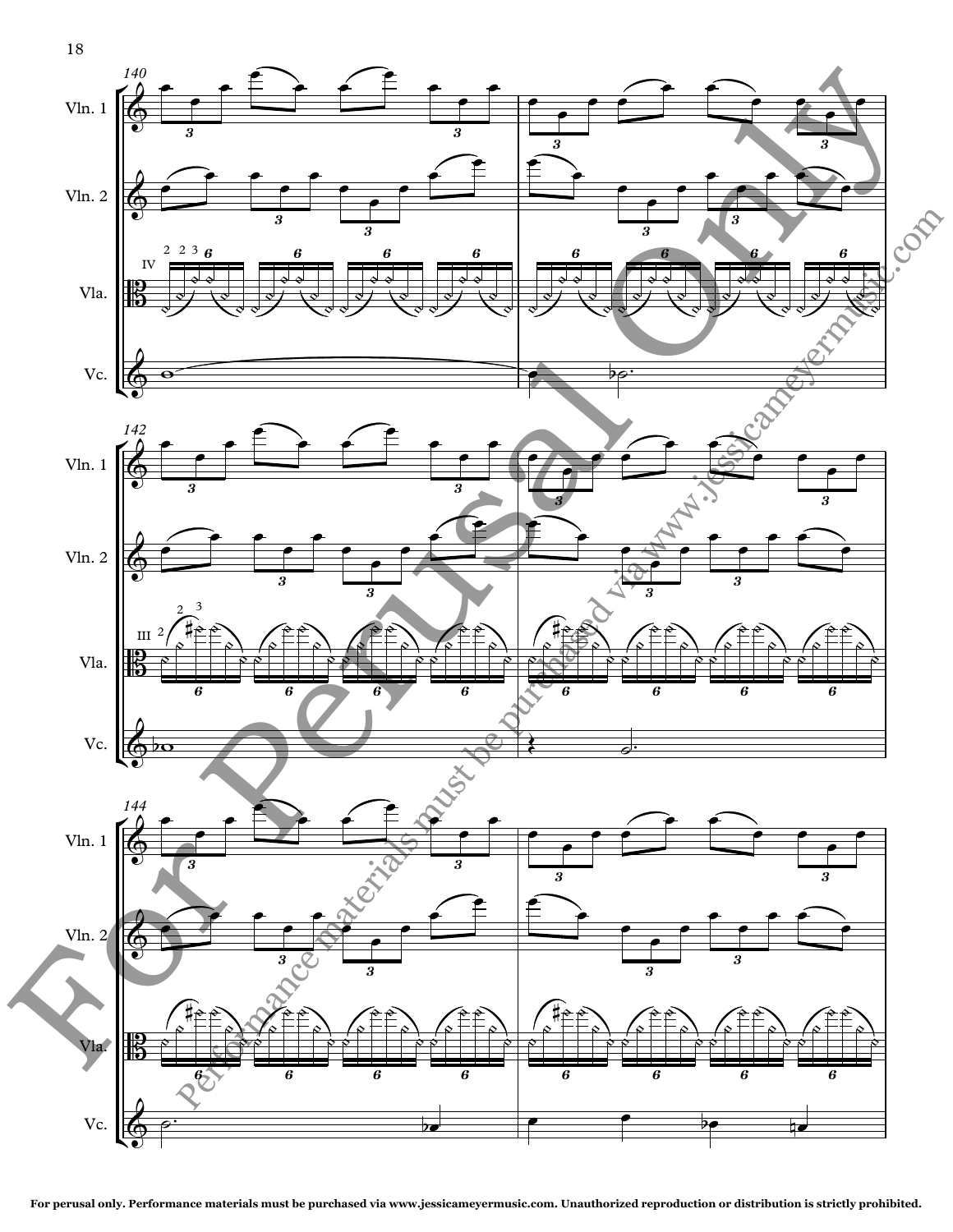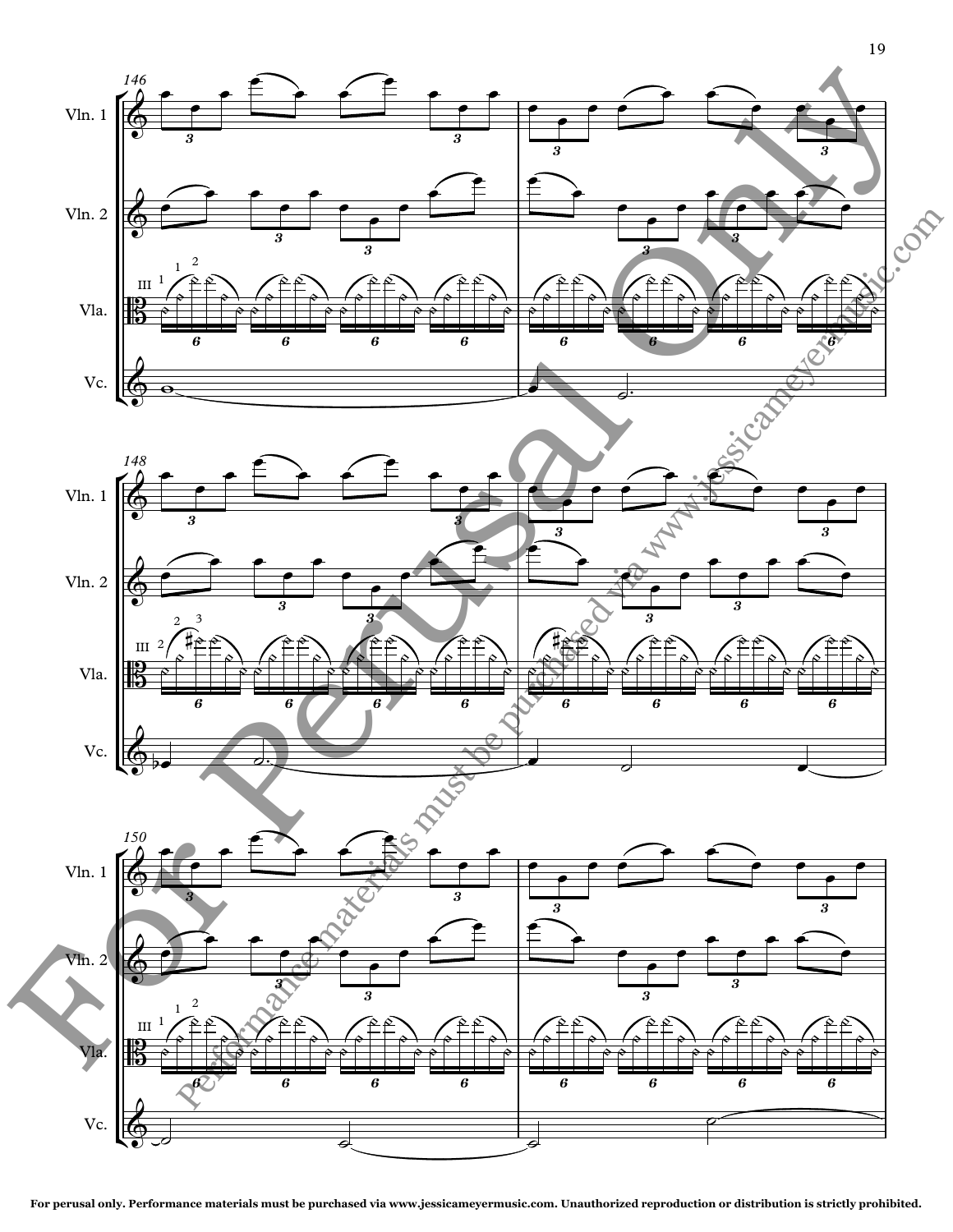



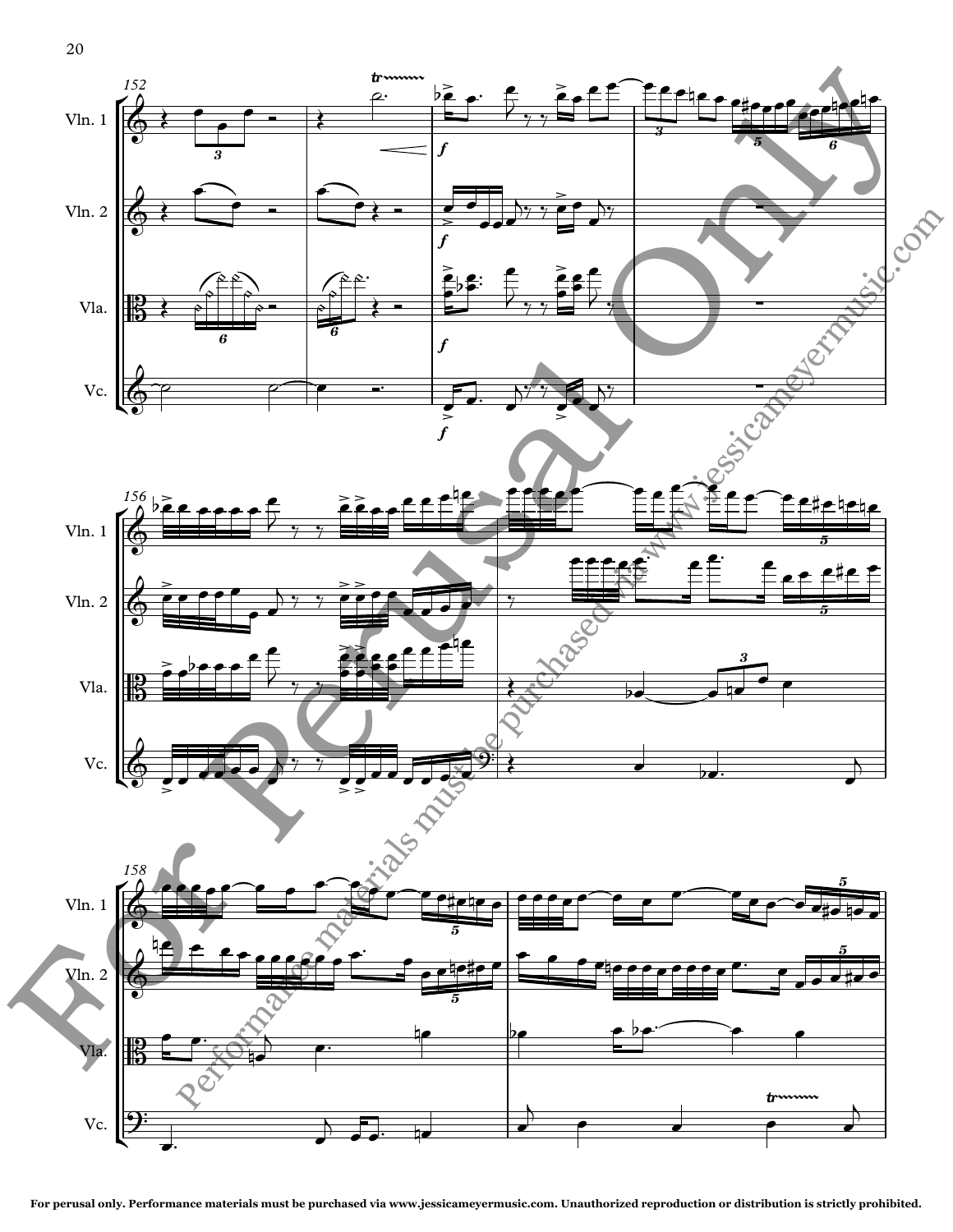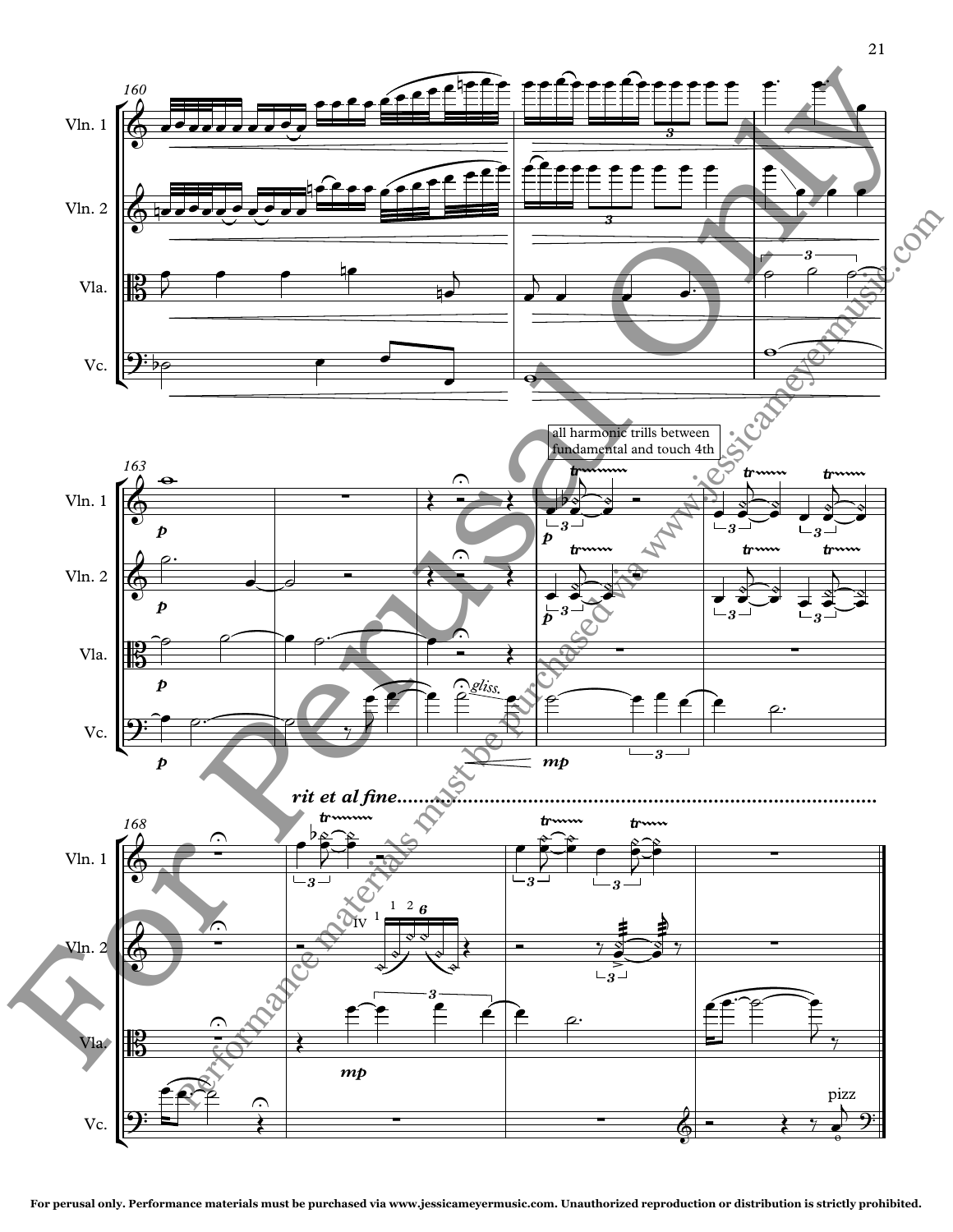### III. Compassion

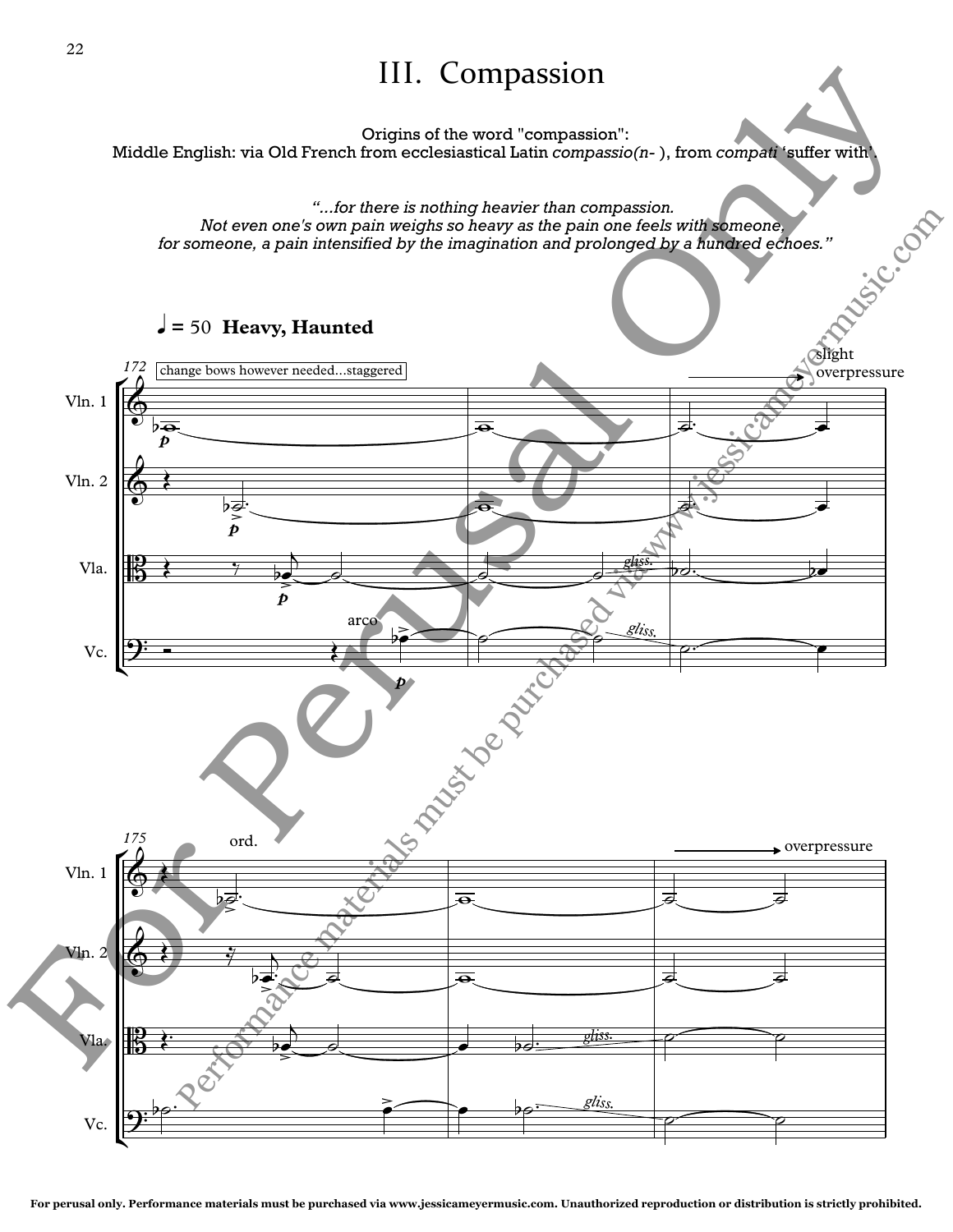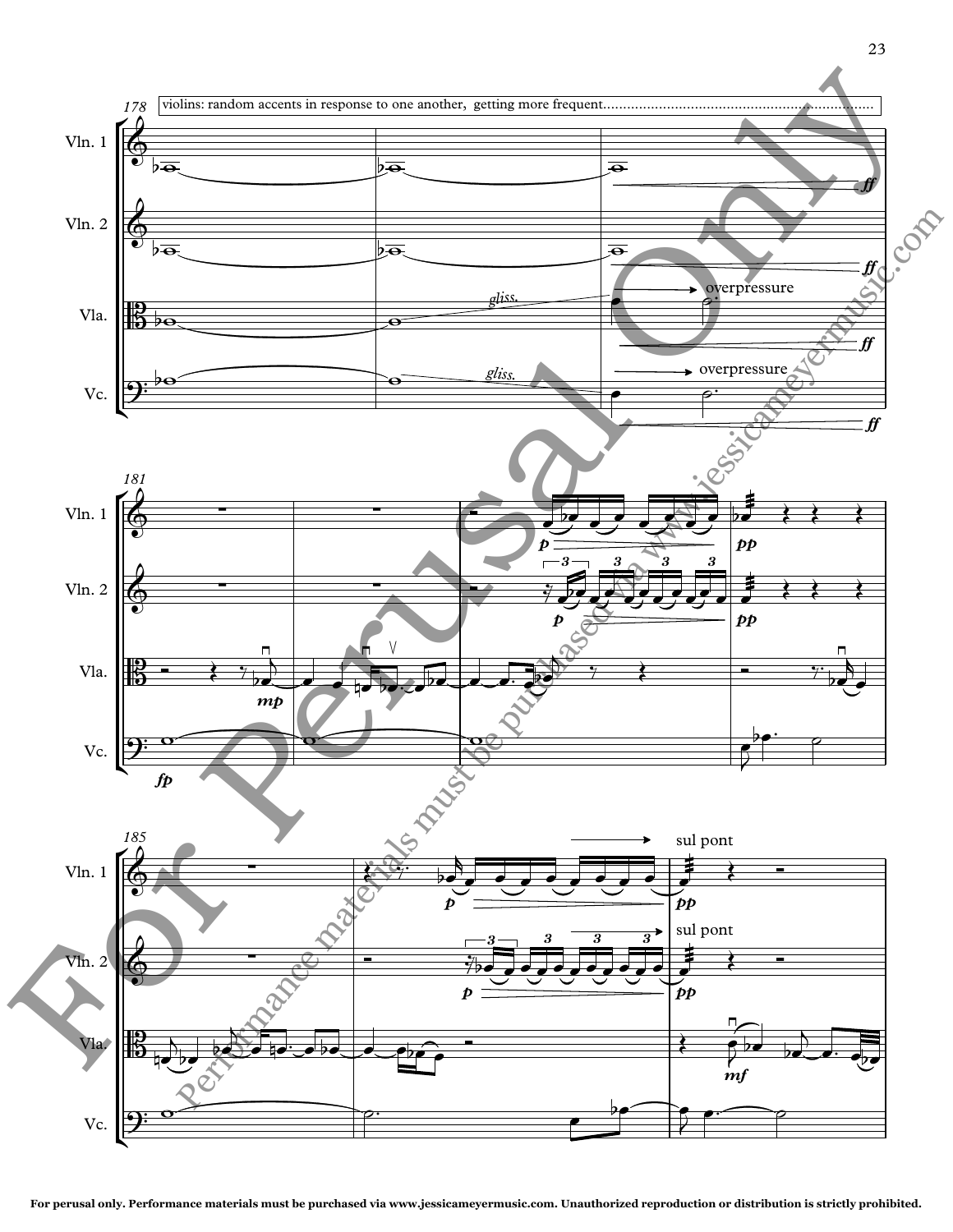

 $\overline{c}$   $\overline{c}$   $\overline{c}$   $\overline{c}$   $\overline{c}$   $\overline{c}$   $\overline{c}$   $\overline{c}$   $\overline{c}$   $\overline{c}$   $\overline{c}$   $\overline{c}$   $\overline{c}$   $\overline{c}$   $\overline{c}$   $\overline{c}$   $\overline{c}$   $\overline{c}$   $\overline{c}$   $\overline{c}$   $\overline{c}$   $\overline{c}$   $\overline{c}$   $\overline{c}$   $\overline{$ 

 $\begin{array}{ccccc}\n\bullet & \bullet & \bullet & \bullet & \bullet\n\end{array}$ 

 $\bullet$   $\bullet$   $\bullet$   $\bullet$ 

 $\overline{V}$ 

 $\Theta$ :  $\bullet$   $\bullet$   $\bullet$   $\bullet$   $\bullet$ 

 $R + C$ 

*ff*

Vla.

Vc.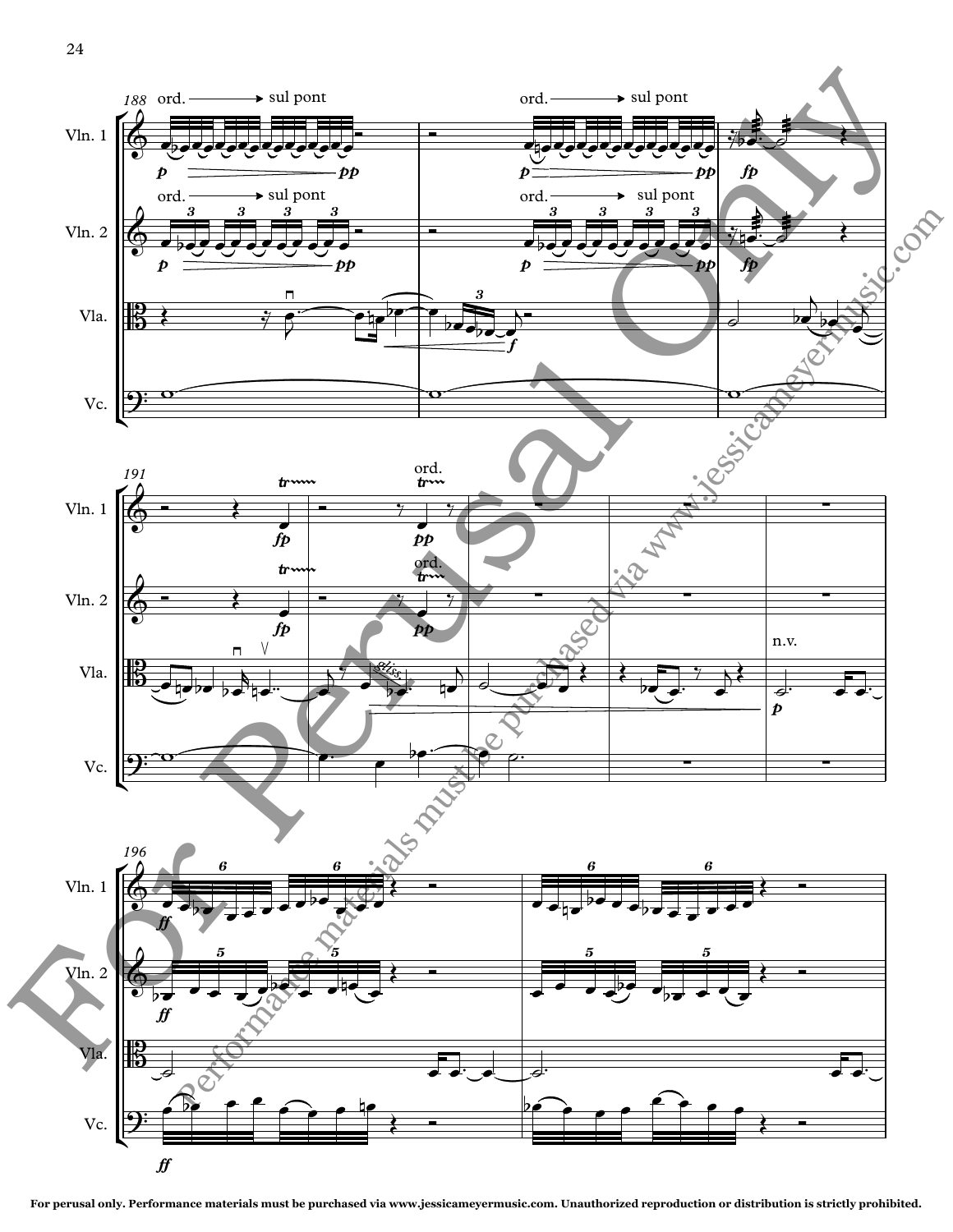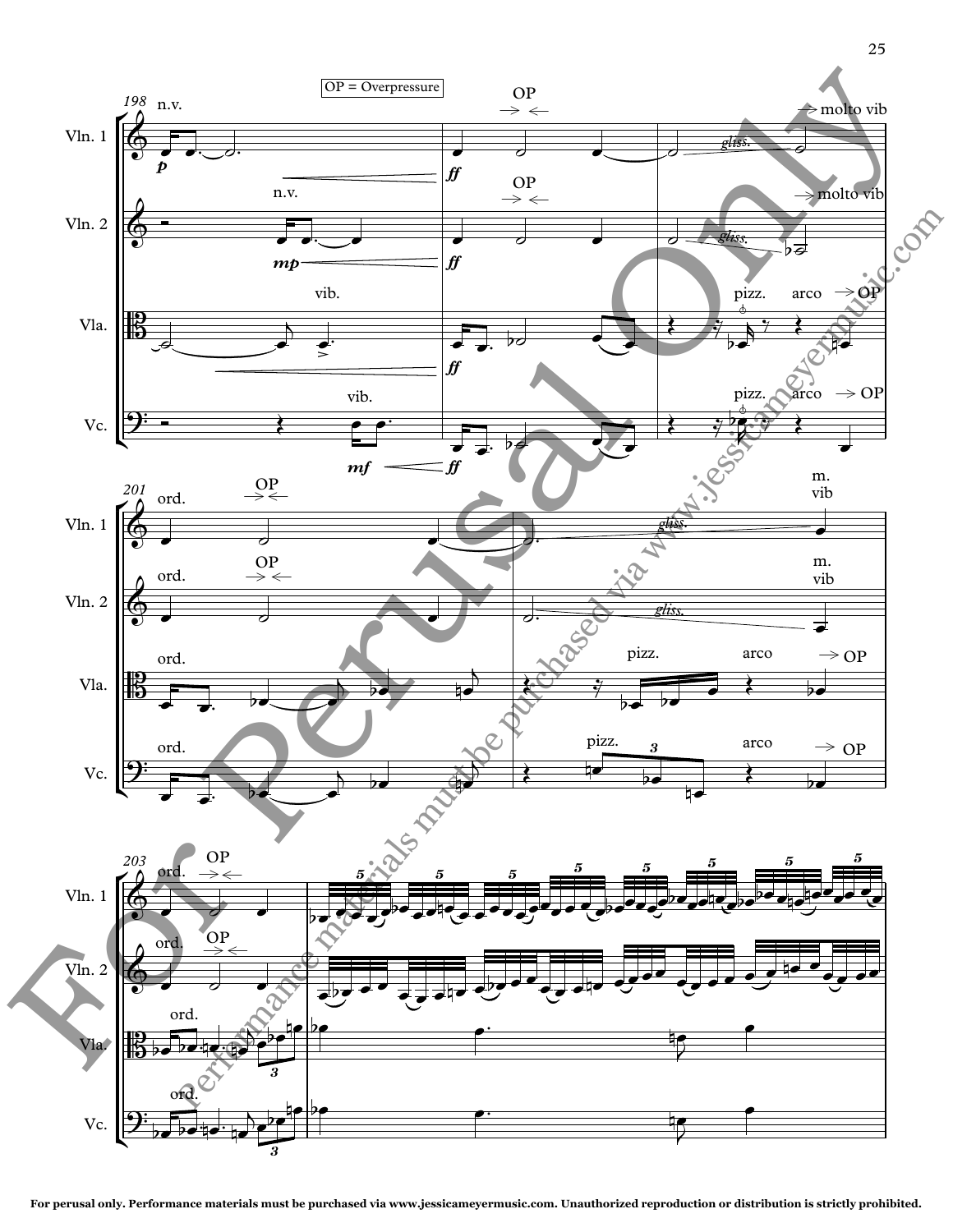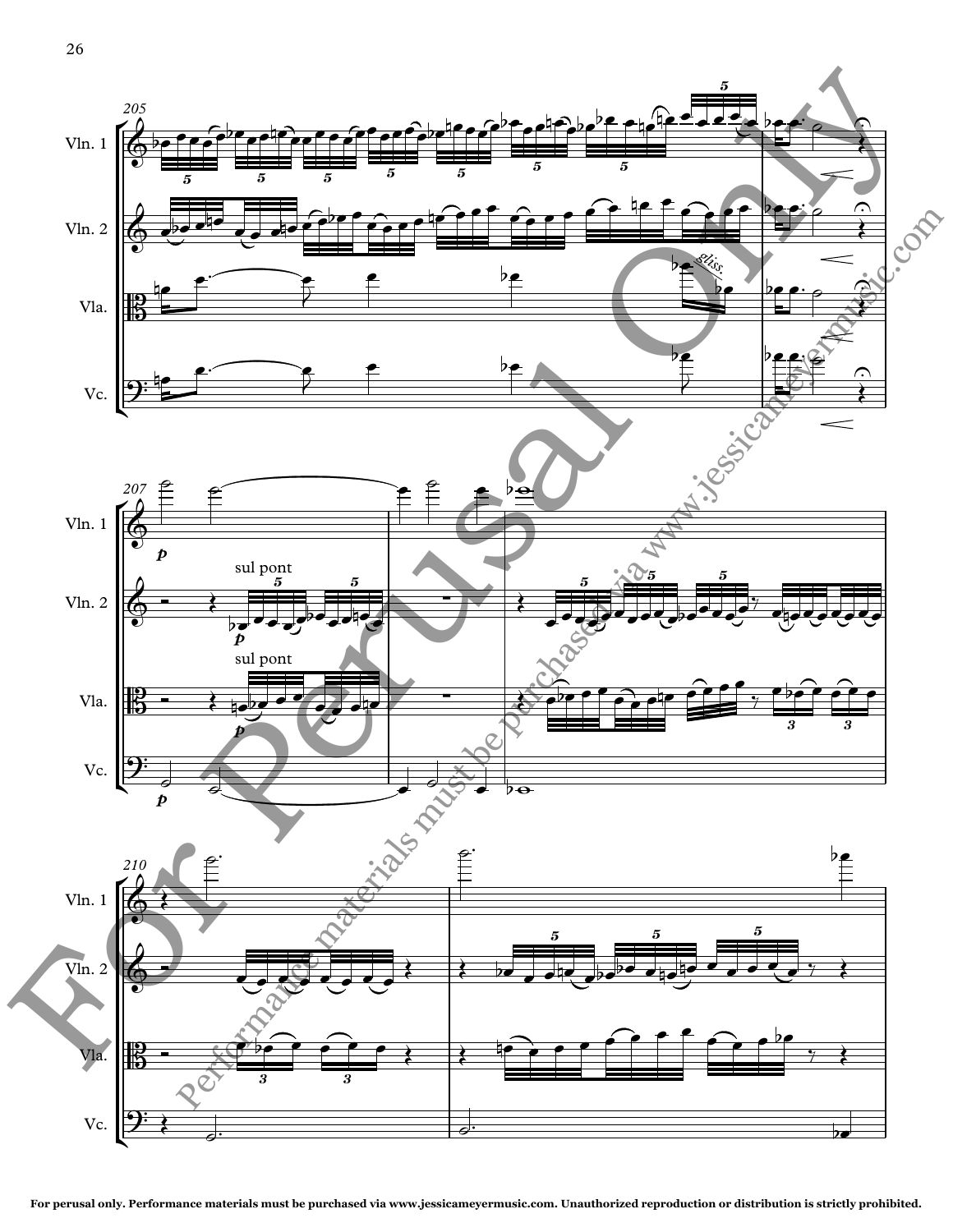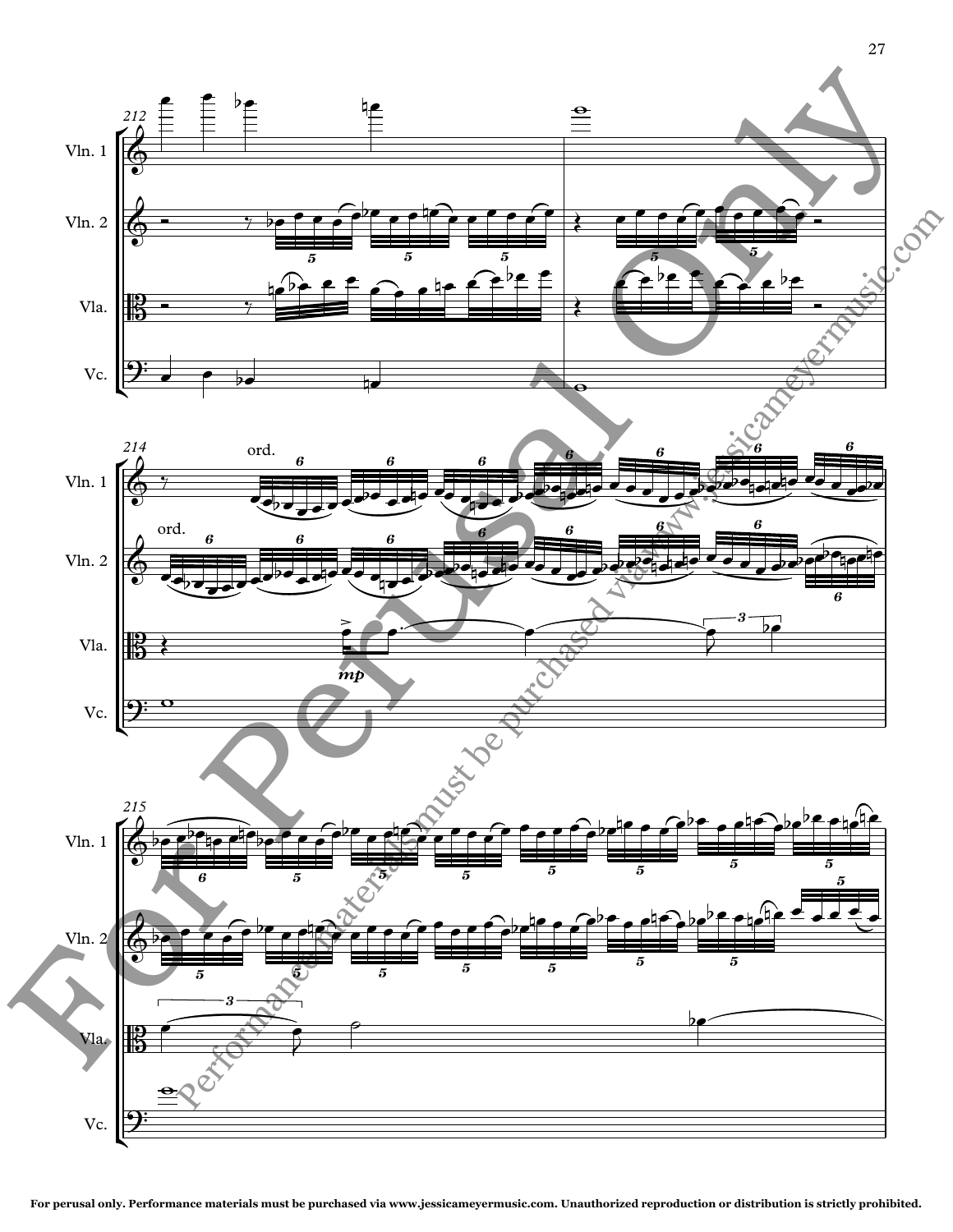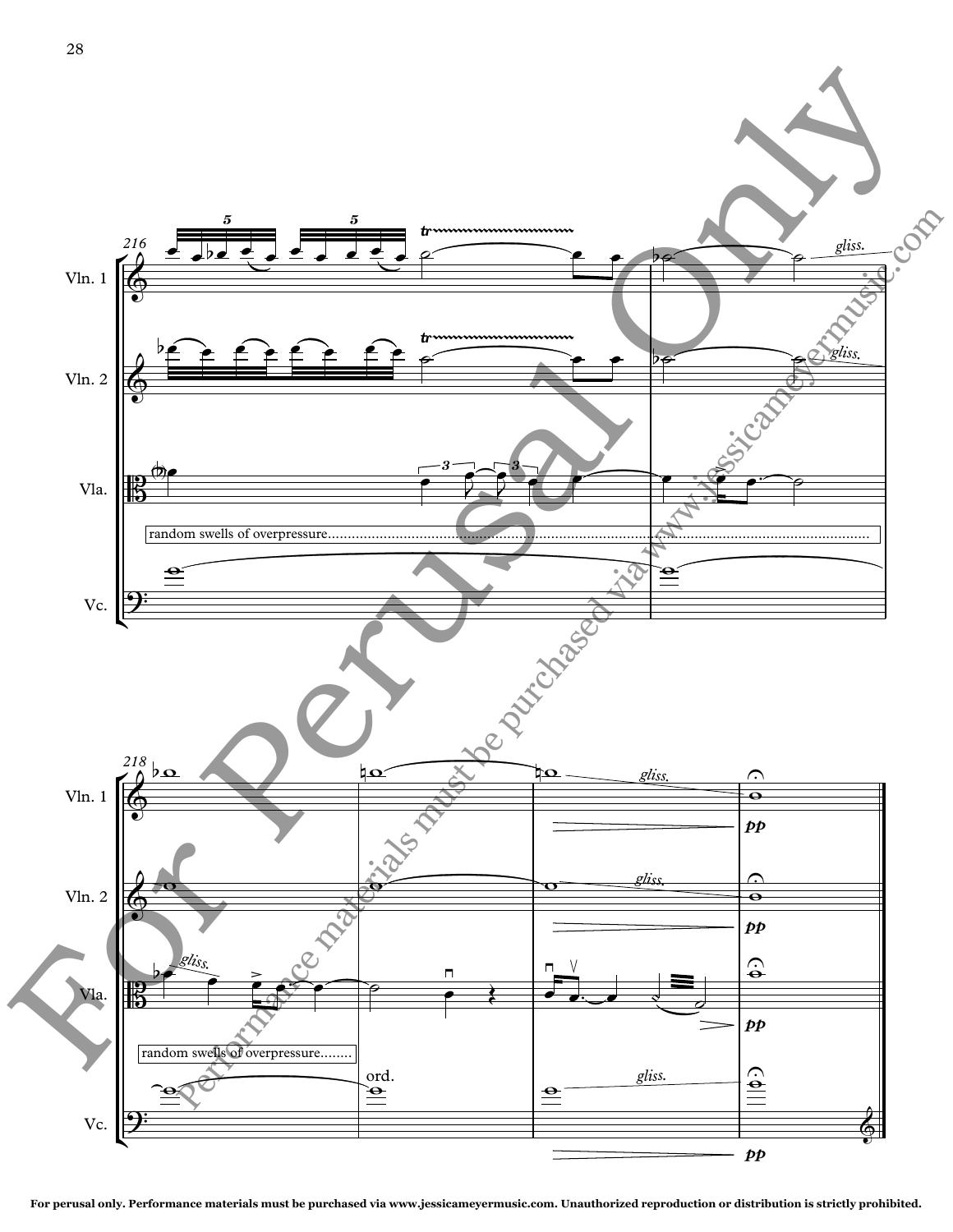

**For perusal only. Performance materials must be purchased via www.jessicameyermusic.com. Unauthorized reproduction or distribution is strictly prohibited.**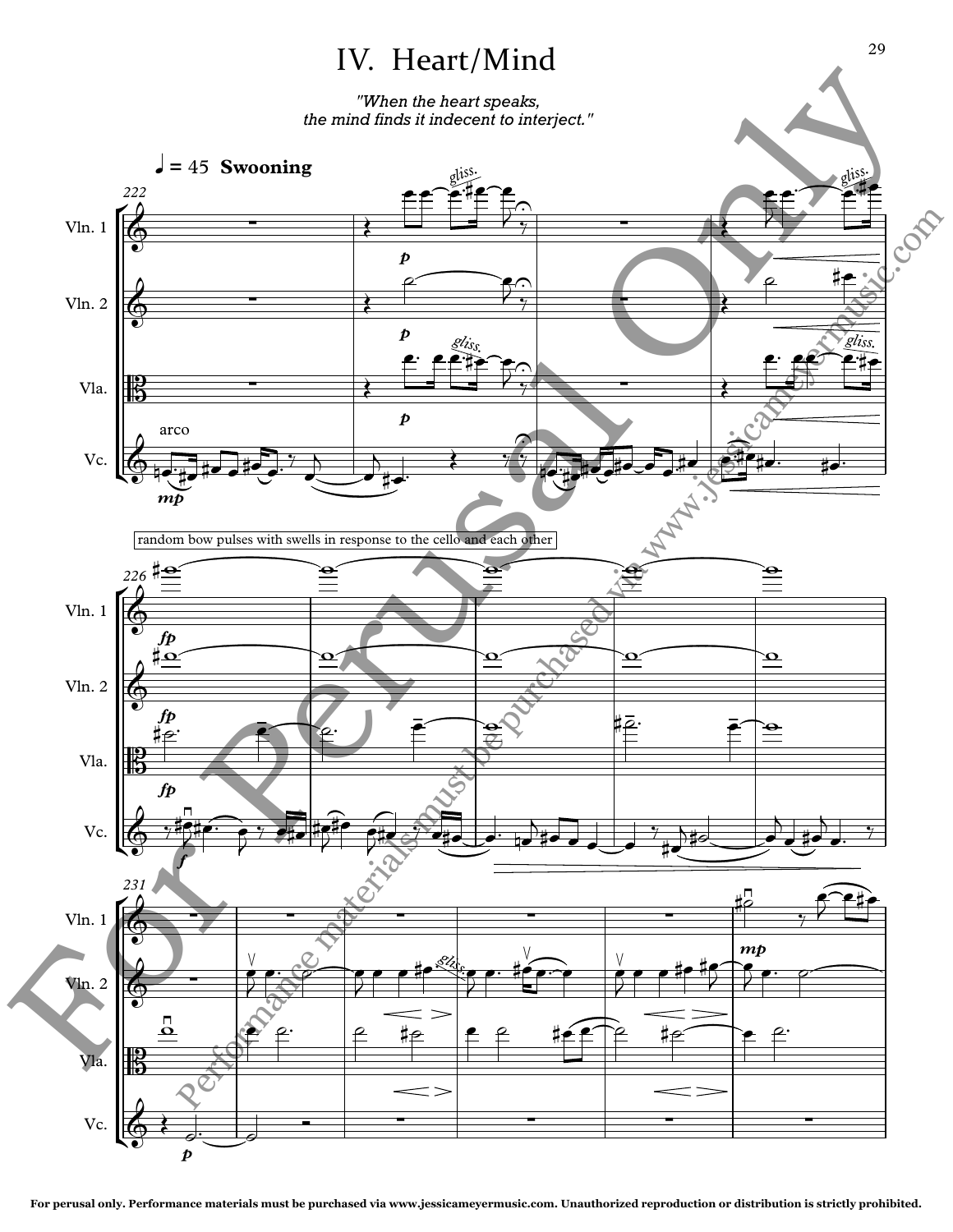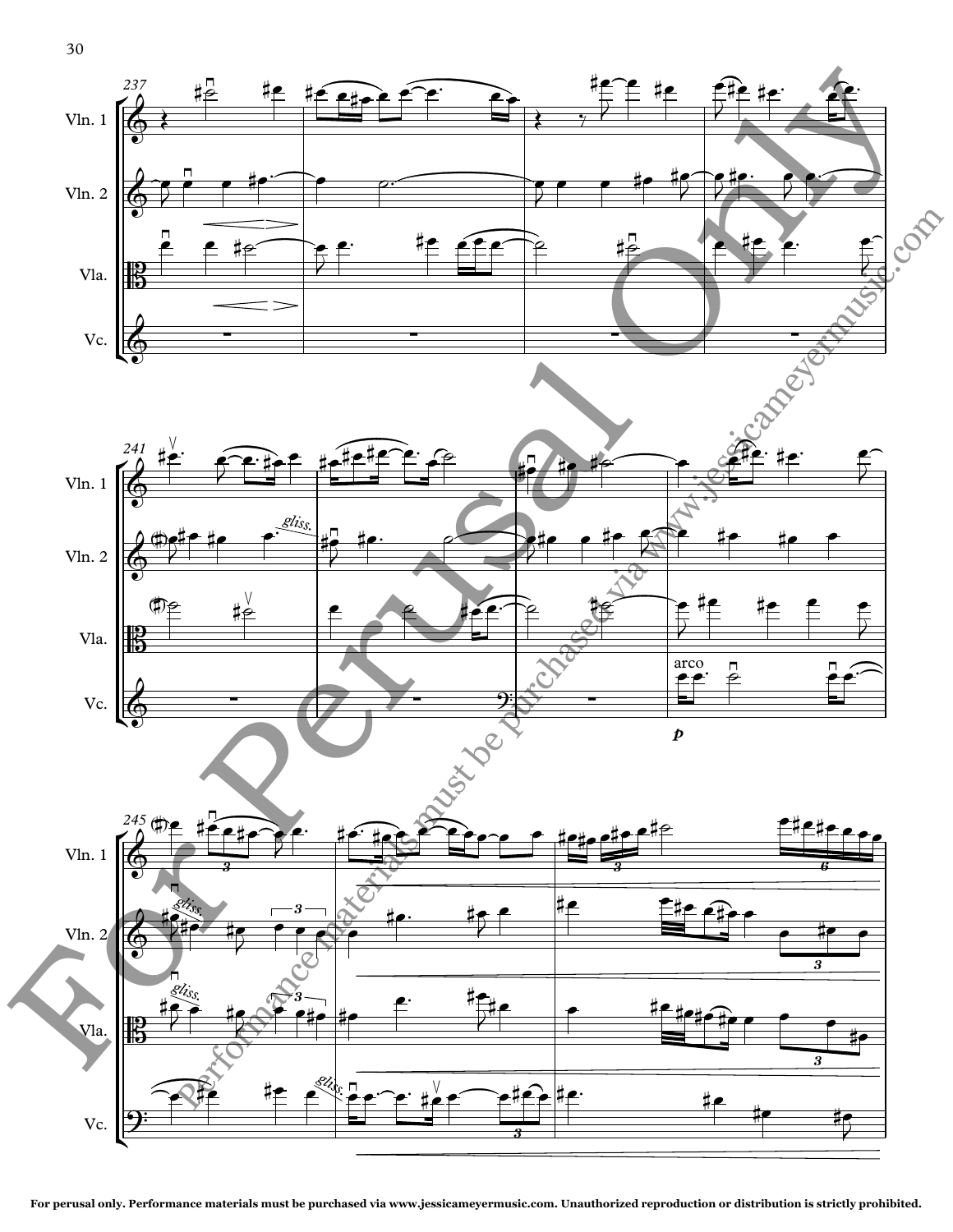![](_page_30_Figure_0.jpeg)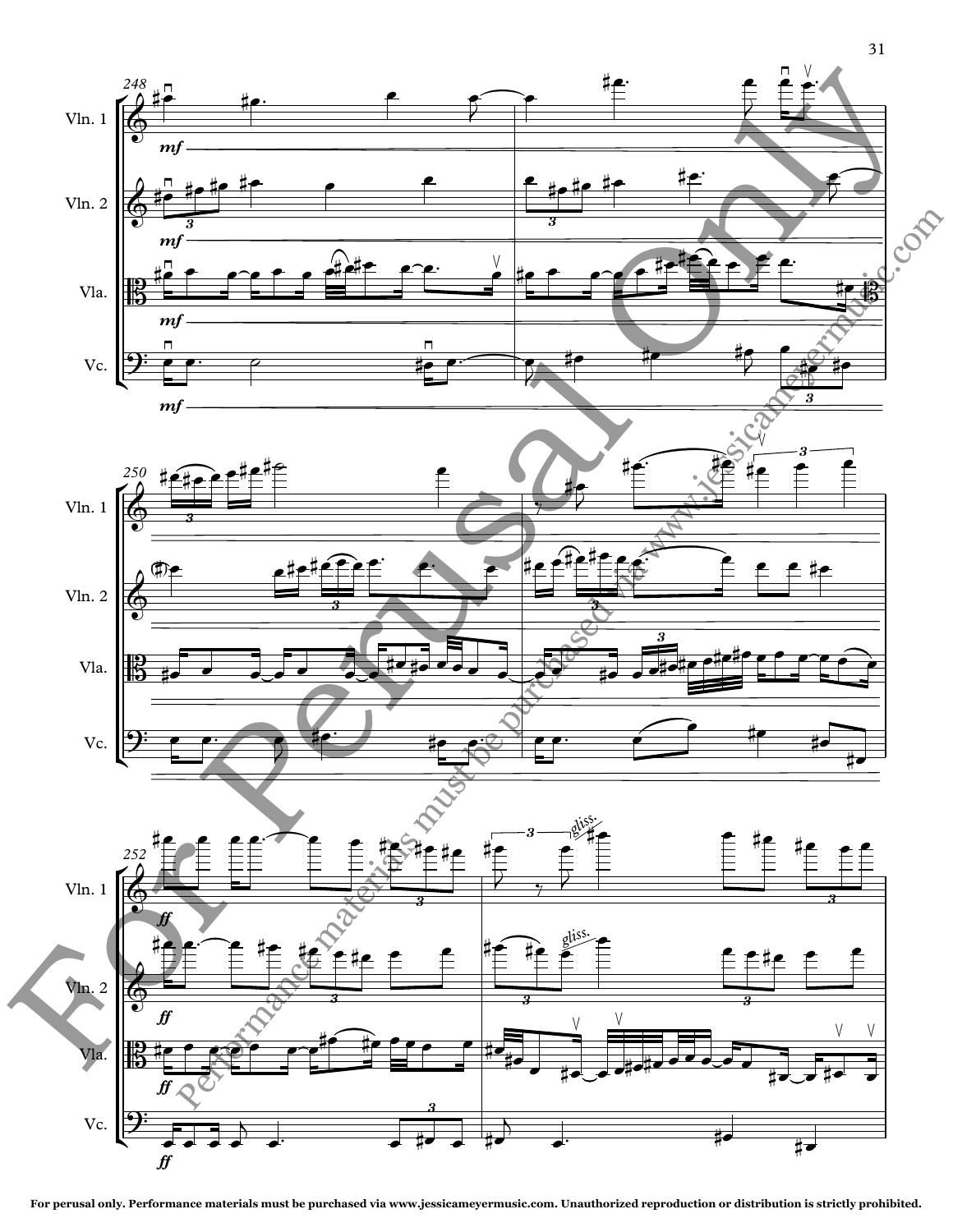![](_page_31_Figure_0.jpeg)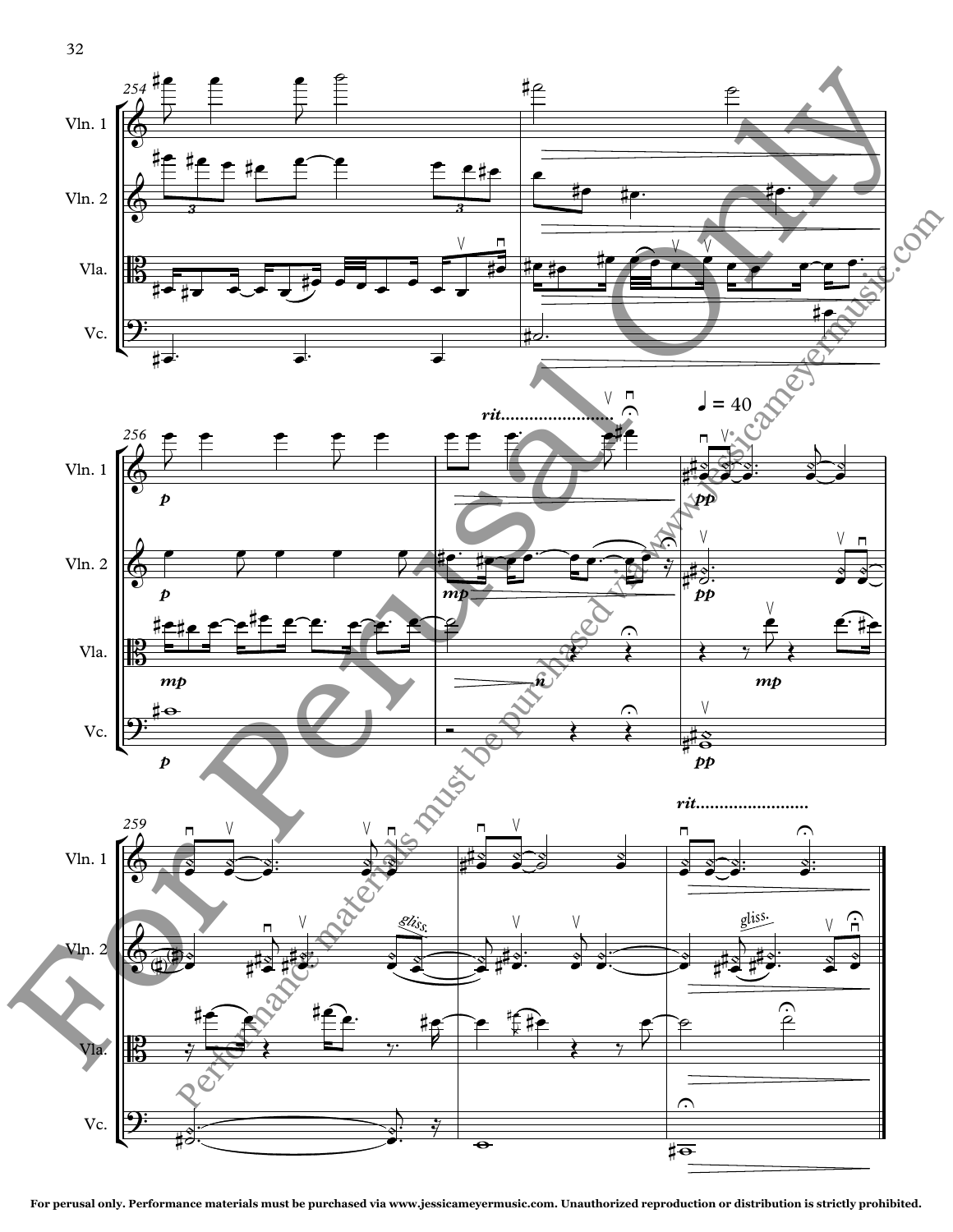### V. Es muss Sein (It Must Be)

*"The sadness meant: We are at the last station. The happiness meant: We are together. The sadness was form, the happiness content. Happiness filled the space of sadness."*

![](_page_32_Figure_2.jpeg)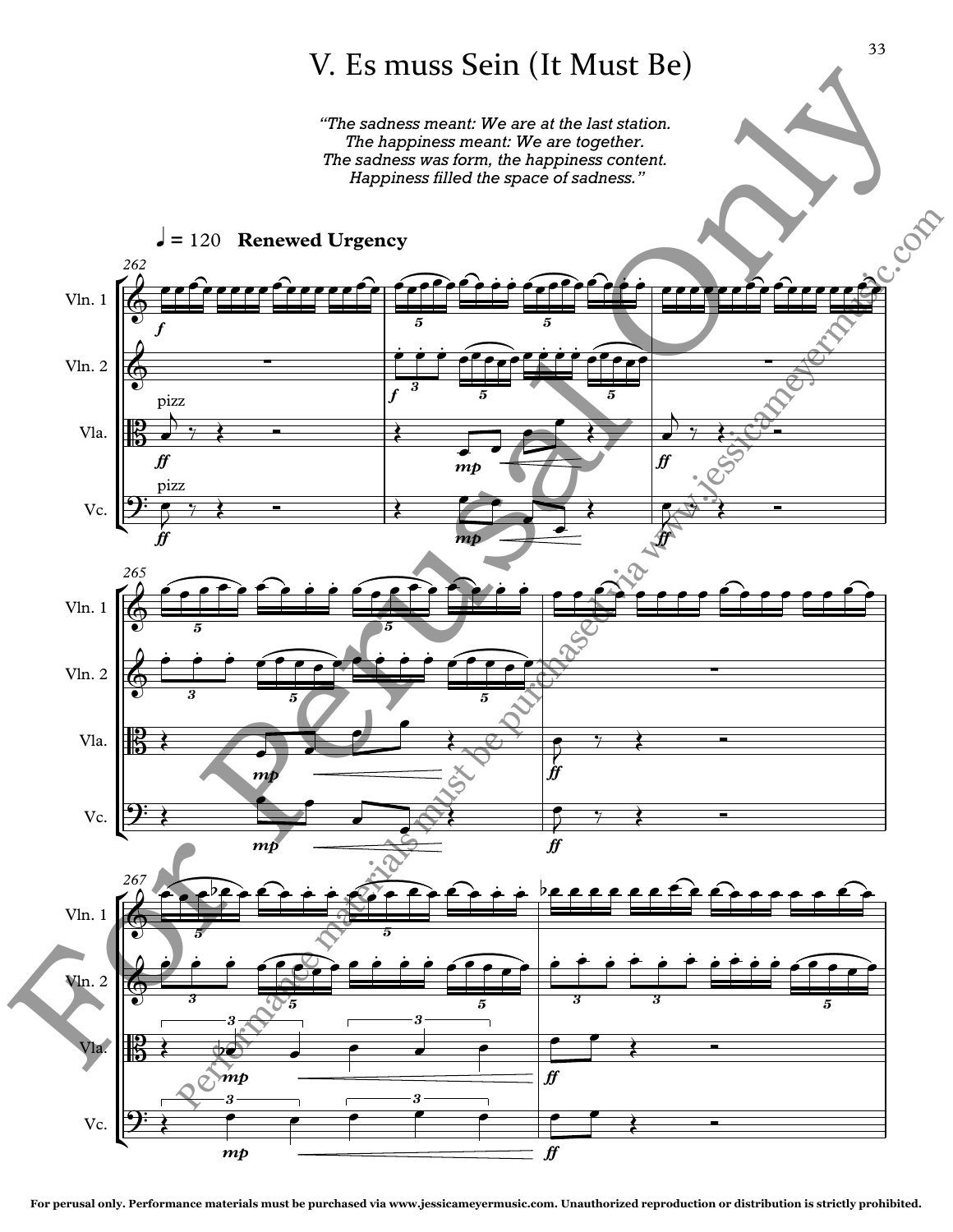![](_page_33_Figure_0.jpeg)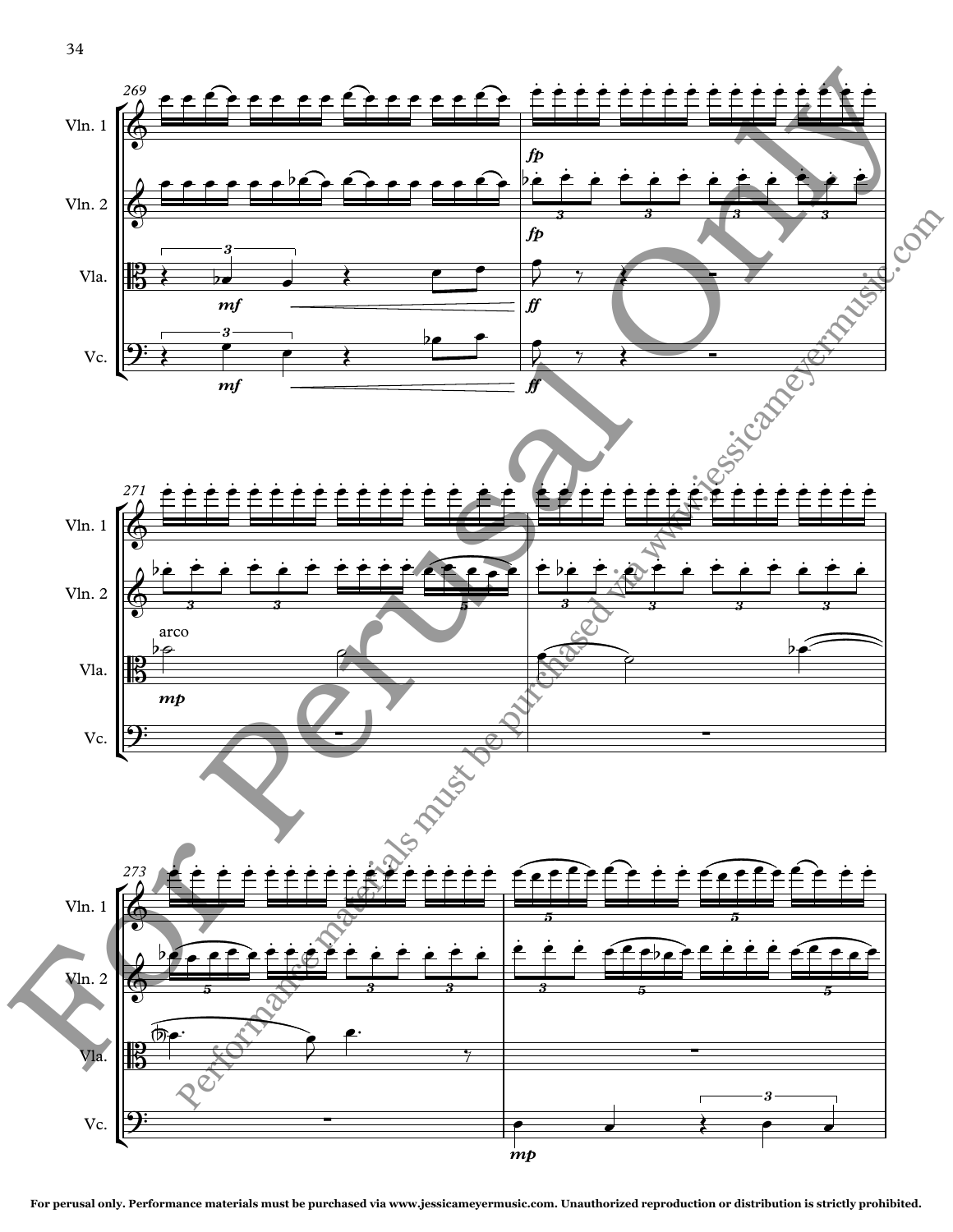![](_page_34_Figure_0.jpeg)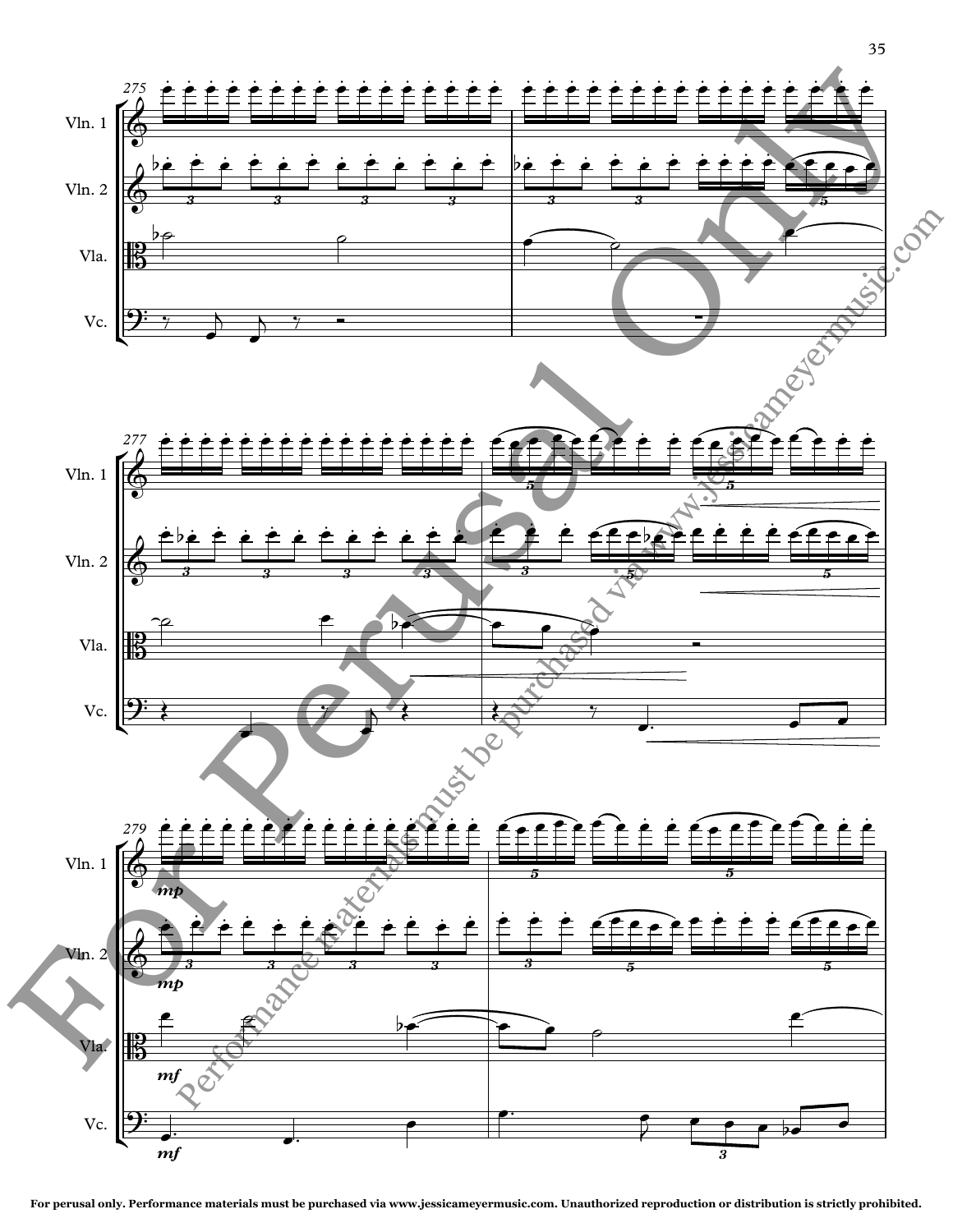![](_page_35_Figure_0.jpeg)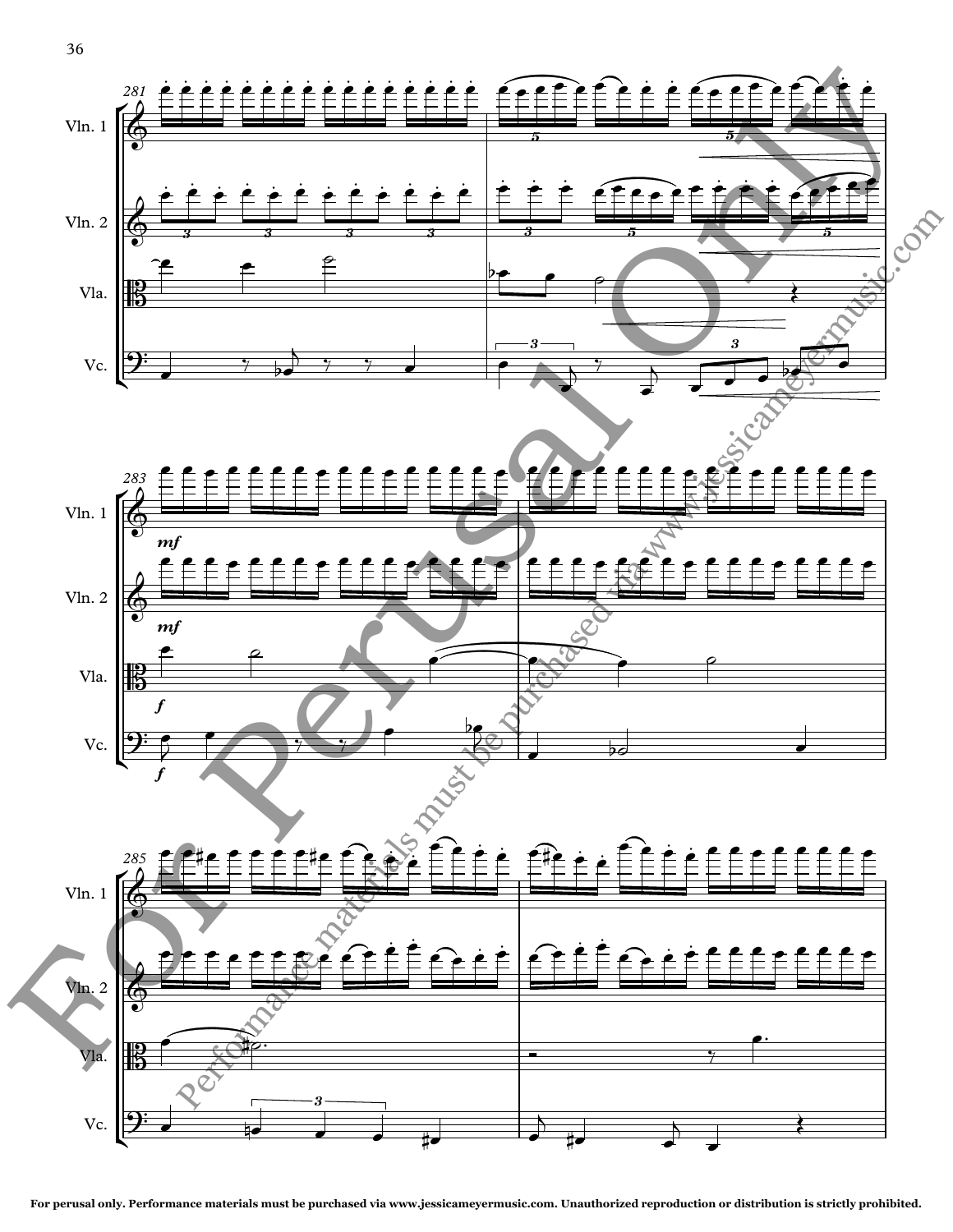![](_page_36_Figure_0.jpeg)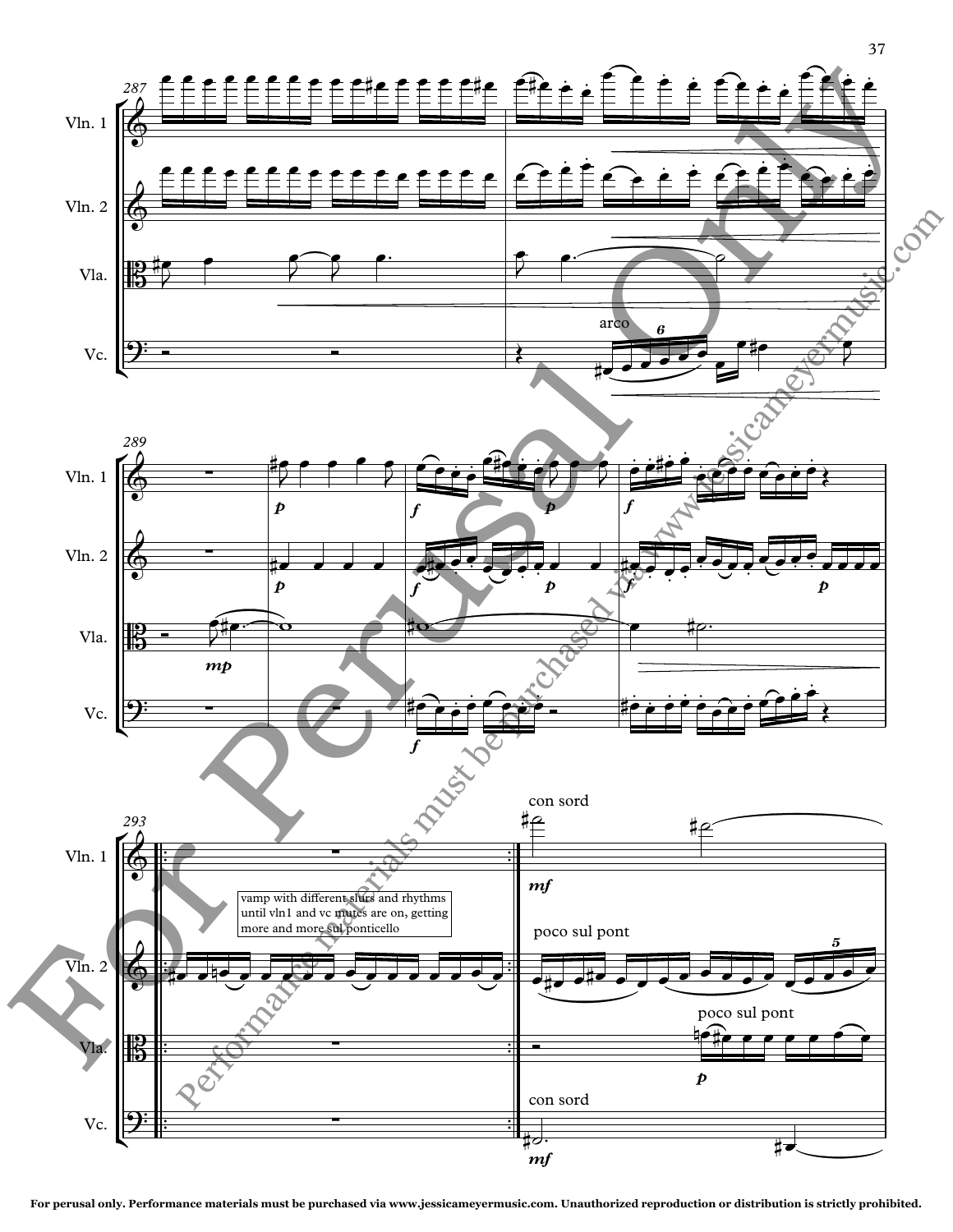![](_page_37_Figure_0.jpeg)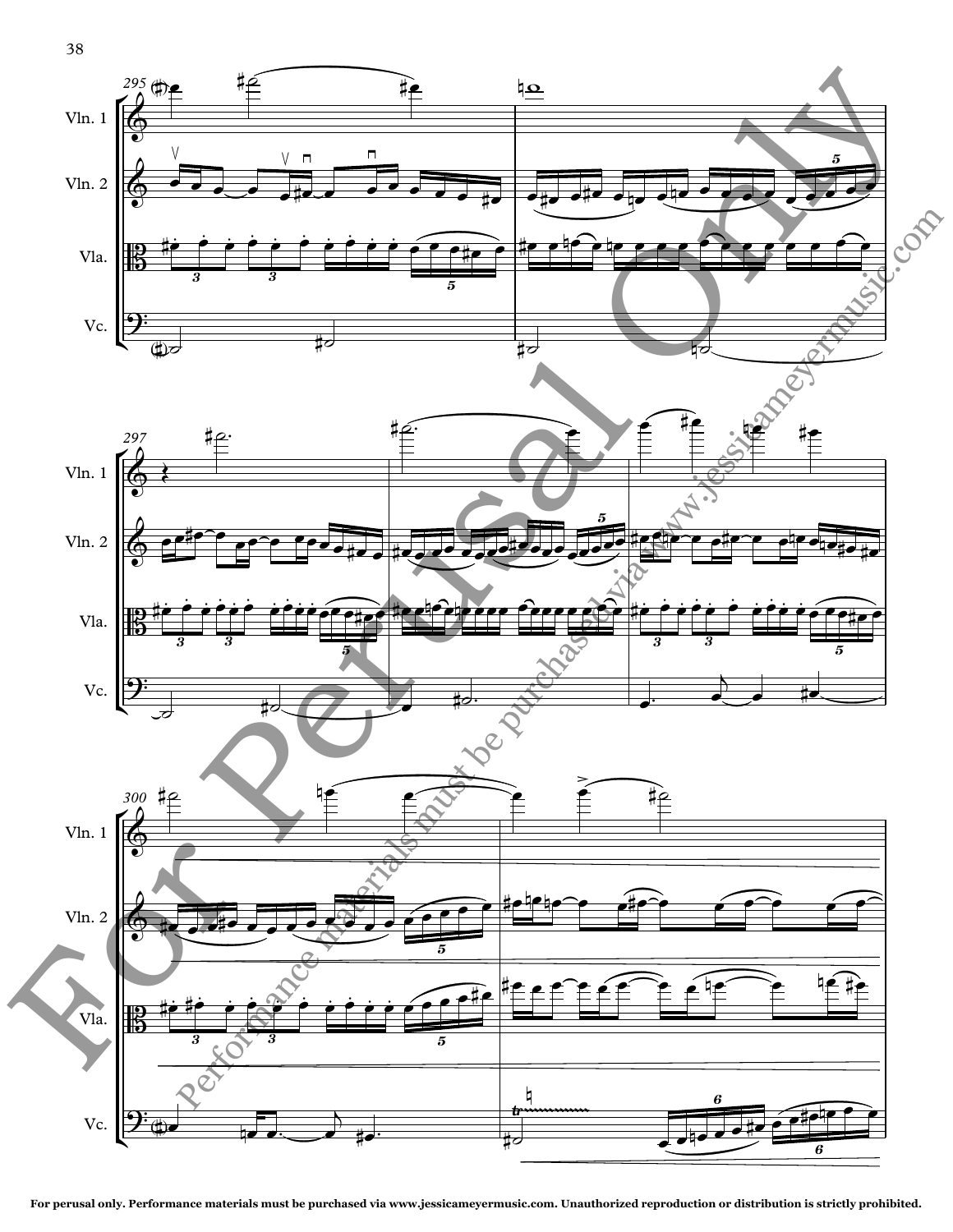![](_page_38_Figure_0.jpeg)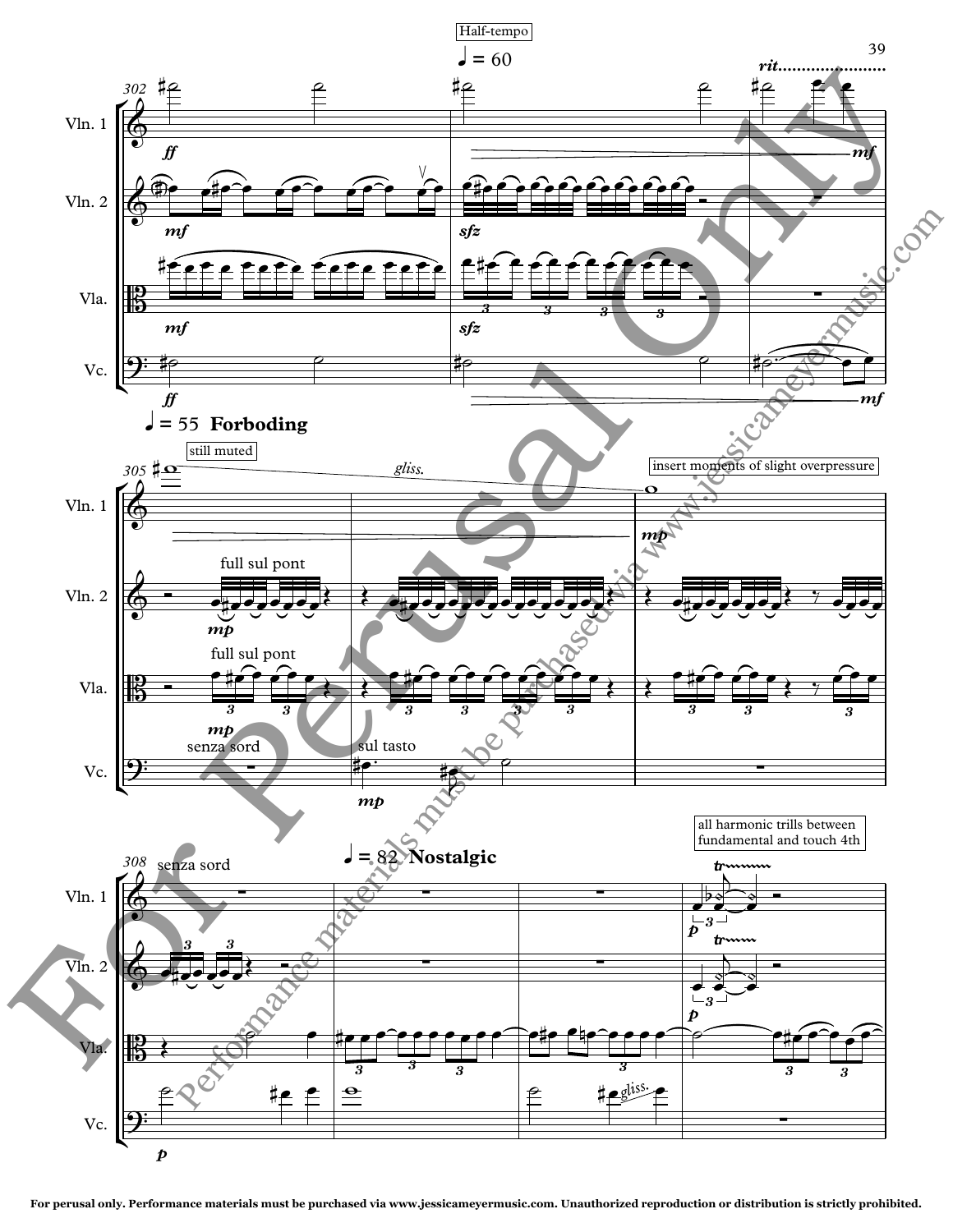![](_page_39_Figure_0.jpeg)

![](_page_39_Figure_1.jpeg)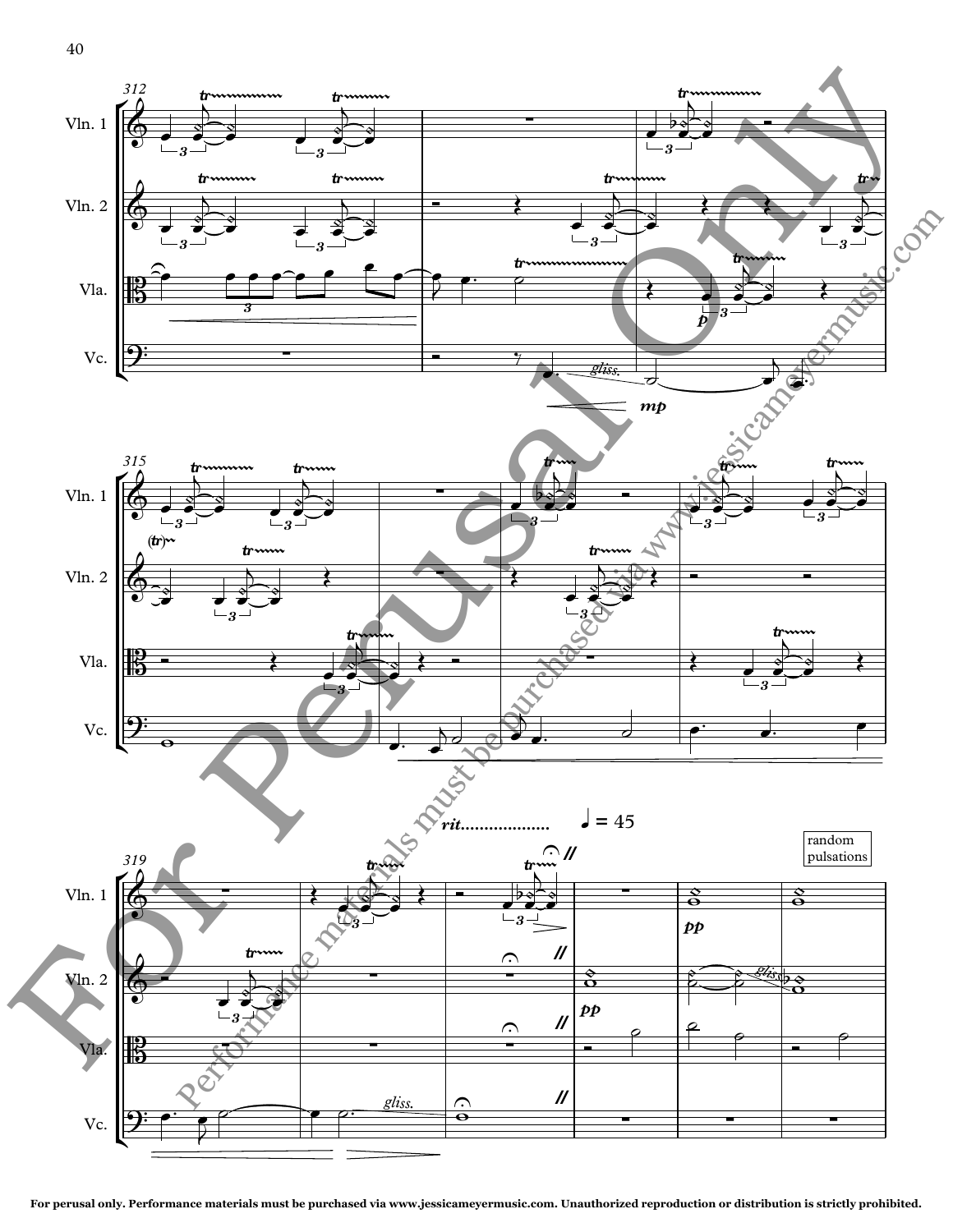![](_page_40_Figure_0.jpeg)

![](_page_40_Figure_1.jpeg)

![](_page_40_Figure_2.jpeg)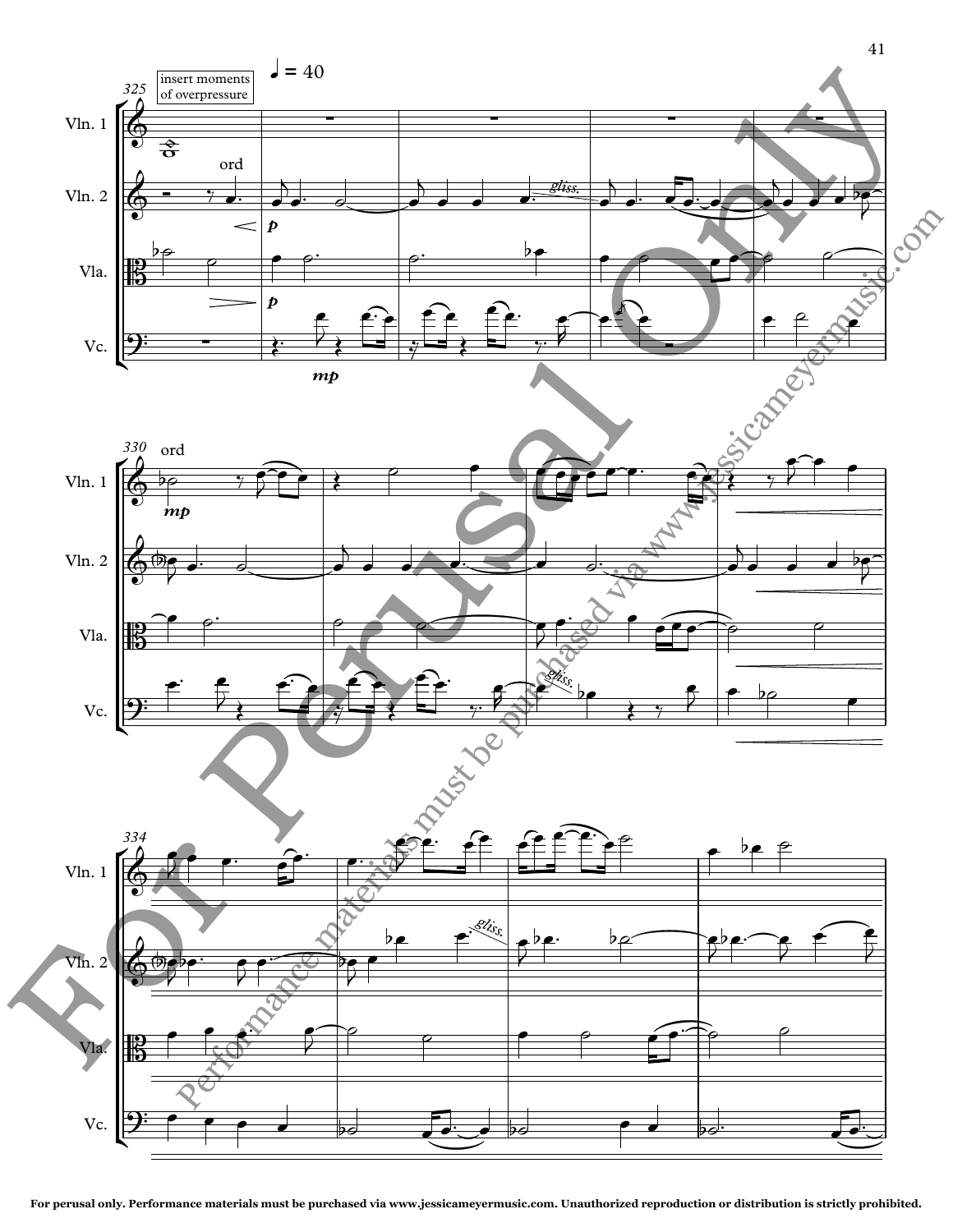![](_page_41_Figure_0.jpeg)